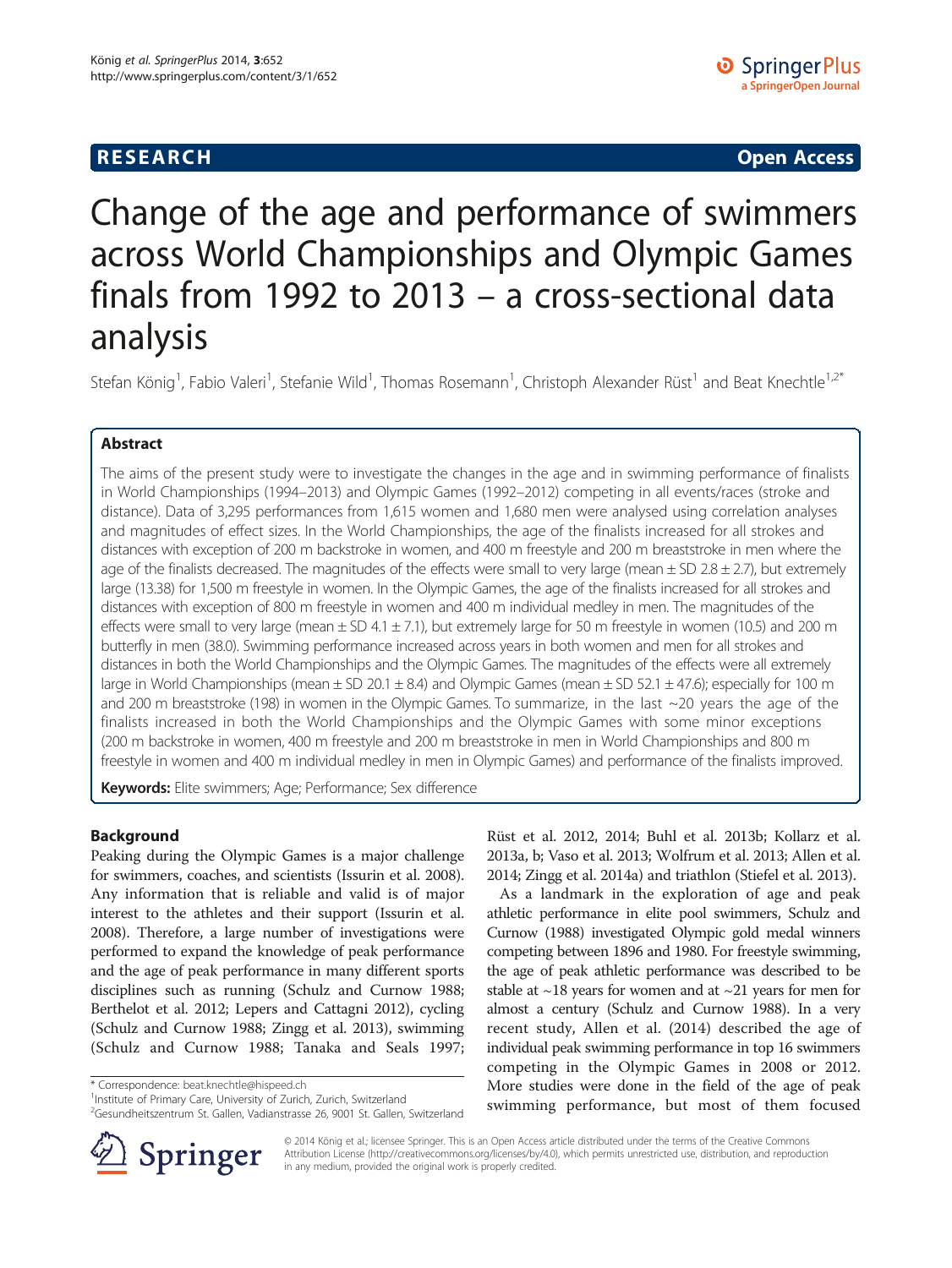on freestyle (Berthelot et al. [2012](#page-11-0); Buhl et al. [2013b](#page-11-0); Kollarz et al. [2013b;](#page-11-0) Wolfrum et al. [2013;](#page-11-0) Rüst et al. [2014\)](#page-11-0).

However, there was a large range of different athletic collectives examined in different time periods. For example, there were investigations about freestyle Olympic champions from 1896 to 1980 (Schulz and Curnow [1988](#page-11-0)) as aforementioned, elite freestyle swimmers during 1980–2009 (Berthelot et al. [2012\)](#page-11-0), freestyle top ten US masters in freestyle in the time period of 1993–2002 (Fairbrother [2007a](#page-11-0)), and elite Swiss freestyle swimmers between 1994 and 2012 (Rüst et al. [2014](#page-11-0)). These different time periods might have had an influence on the outcome of the results, while the human species developed over time with changes in body dimensions such as body height, body mass and slenderness (Charles and Bejan [2009\)](#page-11-0), and swimming performance increased continuously across the years (Charles and Bejan [2009](#page-11-0); Stanula et al. [2012\)](#page-11-0). Therefore, it is of particular importance to be aware of the different time periods in the various studies. Furthermore, it is of great importance to be aware of the methodology of what is analysed exactly. For example, there are a few longitudinal investigations analysing the individual's peak performance (Pyne et al. [2004;](#page-11-0) Berthelot et al. [2012;](#page-11-0) Allen et al. [2014](#page-11-0)). That approach is different to what is examined in the present cross-sectional study. We intended to investigate the changes in the age of world class swimmers competing in specific competitions. For that reason, we investigated the age of finalists in the World Championships and the Olympic Games.

In terms of the age of peak swimming performance, a few studies reported that there seemed to be a decrease in peak age with increasing race distance in freestyle (Schulz and Curnow [1988;](#page-11-0) Berthelot et al. [2012](#page-11-0); Wolfrum et al. [2013\)](#page-11-0), backstroke (Kollarz et al. [2013a](#page-11-0)), and individual medley (Buhl et al. [2013b\)](#page-11-0). However, the opposite was found in running where younger athletes were faster in shorter (Schulz and Curnow [1988](#page-11-0); Krzysztof and Mero [2013\)](#page-11-0) and older athletes were faster in longer race distances (Trappe [2007](#page-11-0); Leyk et al. [2009](#page-11-0); Hoffman [2010;](#page-11-0) Knechtle et al. [2012\)](#page-11-0). Furthermore, a difference in the age of peak swimming performance between the sexes was observed in several cross-sectional studies (Schulz and Curnow [1988;](#page-11-0) Rüst et al. [2012](#page-11-0); Buhl et al. [2013b;](#page-11-0) Kollarz et al. [2013a;](#page-11-0) Vaso et al. [2013](#page-11-0)).

Regarding the change in the age of peak performance in swimming, the age of peak swimming performance seemed to be stable over time (Schulz and Curnow [1988](#page-11-0)). Schulz and Curnow [\(1988\)](#page-11-0) described the age of Olympic gold medal winners to be remarkably stable from 1896 to 1980. However, a wide range of different ages in peak freestyle swimming performance was reported in recent studies (Schulz and Curnow [1988;](#page-11-0) Tanaka and Seals [1997](#page-11-0); Fairbrother [2007a](#page-11-0), [b;](#page-11-0) Berthelot et al. [2012](#page-11-0);

Buhl et al. [2013a](#page-11-0); Kollarz et al. [2013b](#page-11-0); Rüst et al. [2014](#page-11-0); Allen et al. [2014;](#page-11-0) see also Tables [1](#page-2-0) and [2](#page-3-0)). In addition, a difference in the age of peak swimming performance between athletes competing at national and international level was observed. For example, Kollarz et al. [\(2013b](#page-11-0)) showed in their cross-sectional analysis of elite freestyle and backstroke swimmers competing between 1994 and 2011 that the age of peak swimming performance was more stable across the years for men competing in 50 m freestyle at international than at national level.

Concerning the level of the investigated athletes, several studies examined the age of peak swimming performance in swimmers competing at national level and for specific swimming strokes such as freestyle (Tanaka and Seals [1997](#page-11-0); Wolfrum et al. [2013;](#page-11-0) Buhl et al. [2013b](#page-11-0); Donato et al. [2003;](#page-11-0) Rüst et al. [2014\)](#page-11-0), breaststroke (Koch-Ziegenbein et al. [2013](#page-11-0); Wolfrum et al. [2013](#page-11-0)), backstroke (Kollarz et al. [2013a](#page-11-0), [b\)](#page-11-0), butterfly (Zingg et al. [2014b](#page-12-0), [c\)](#page-12-0), and individual medley (Buhl et al. [2013b](#page-11-0); Vaso et al. [2013](#page-11-0)). However, the information about the age of peak swimming performance with its change is missing for swimmers competing at world class level. To date, the study from Schulz and Curnow [\(1988\)](#page-11-0) was the first and only investigating the change in the age of peak swimming performance in athletes competing at world class level. However, Schulz and Curnow [\(1988\)](#page-11-0) investigated only freestyle swimming and only Olympic winners. Nevertheless, to the best of our knowledge, no study examined to date the change of the age of peak swimming performance in all strokes and distances with data of athletes competing at world class level in very recent years out of one data set.

Therefore, the aims of the present study were to investigate potential changes in the age of finalists competing in all strokes and all lengths at world class level such as the World Championships and the Olympic Games across recent years. For better comparability, all strokes and distances were included on condition that they were held in both World Championships and Olympic Games from 1994 to 2013 and 1992 to 2012, respectively. Based on Schulz and Curnow's results ([1988\)](#page-11-0), it was hypothesised for all strokes and distances that (1) the age of finalists would remain stable over time for both women and men, and (2) swimming performance would increase across the years for both women and men.

# Materials and methods

#### Ethics

All procedures used in the study were approved by the Institutional Review Board of Kanton St. Gallen, Switzerland with a waiver of the requirement for informed consent of the participants given the fact that the study involved the analysis of publicly available data.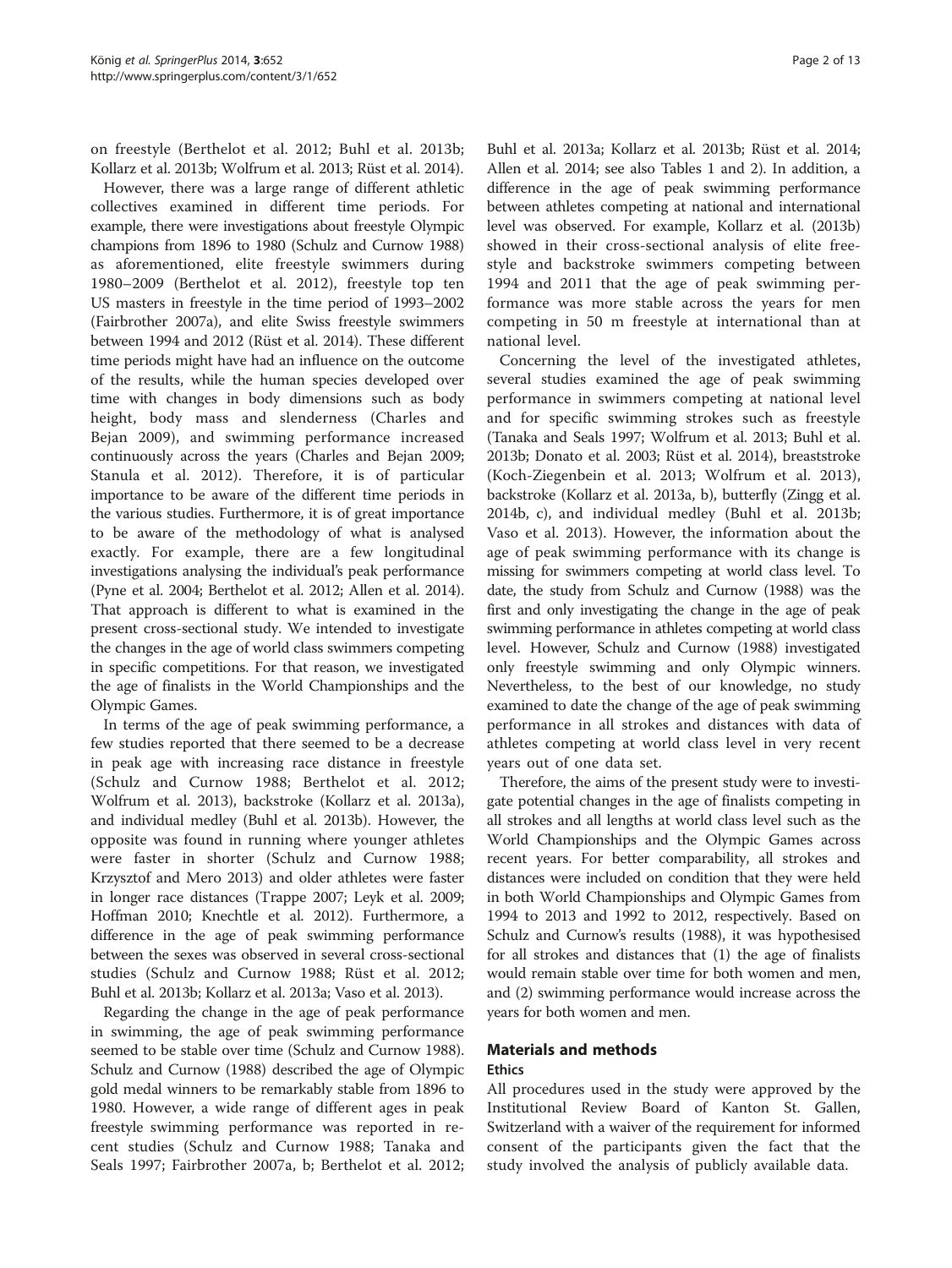<span id="page-2-0"></span>Table 1 Studies investigating the age of peak swimming performance in women (yrs)

|               | Reference               |               | Freestyle        |           |           |       |               |                  | <b>Breaststroke</b> |                  | <b>Backstroke</b> |                  | <b>Butterfly</b> |       | <b>Medley</b> |  |
|---------------|-------------------------|---------------|------------------|-----------|-----------|-------|---------------|------------------|---------------------|------------------|-------------------|------------------|------------------|-------|---------------|--|
| ቶ             |                         | 50 m          | 100 <sub>m</sub> | 200 m     | 400 m     | 800 m | 1,500 m       | 100 <sub>m</sub> | 200 m               | 100 <sub>m</sub> | 200 m             | 100 <sub>m</sub> | 200 m            | 200 m | 400 m         |  |
| National      | Buhl et al. 2013b       |               |                  | 19.3      | 18.6      |       |               |                  |                     |                  |                   |                  |                  | 18.2  | 18.6          |  |
|               | Kollarz et al. 2013b*   | $19 - 20$     | $18 - 21$        | $19 - 20$ |           |       |               |                  |                     | $18 - 20$        | 18                |                  |                  |       |               |  |
|               | Rüst et al. 2014*       | $18.9 - 20.4$ | 19.1             | 19.3      | 18.7      | 18.5  | $18.1 - 25.0$ |                  |                     |                  |                   |                  |                  |       |               |  |
|               | Wolfrum et al. 2013     | $20 - 21$     | $20 - 21$        | $20 - 21$ |           |       |               | $18 - 19$        | $18 - 19$           |                  |                   |                  |                  |       |               |  |
|               | Zingg et al. $2014c*$   | 19            | 18               | 20        |           |       |               |                  |                     |                  |                   | $18 - 20$        | $18 - 20$        |       |               |  |
| International | Allen et al. 2014       | 26.1          | 24.2             | 22.3      | 22.3      | 21.9  |               | 22.2             | 23.7                | 22.6             | 21.9              | 23.1             | 22.0             | 21.7  | 21.4          |  |
|               | Buhl et al. 2013b       |               |                  | 19.3      | 20.3      |       |               |                  |                     |                  |                   |                  |                  | 18.2  | 20.8          |  |
|               | Kollarz et al. 2013b*   | $20 - 25$     | $20 - 24$        | $19 - 21$ |           |       |               |                  |                     | $21 - 22$        | $19 - 21$         |                  |                  |       |               |  |
|               | Schulz and Curnow 1988* |               | $18 - 20$        |           | $17 - 18$ | 16    |               |                  |                     |                  |                   |                  |                  |       |               |  |
|               | Wolfrum et al. 2013     | $26 - 27$     | $24 - 25$        | $22 - 23$ |           |       |               | $22 - 23$        | $22 - 23$           |                  |                   |                  |                  |       |               |  |

\*Studies investigating the change in the age of peak swimming performance.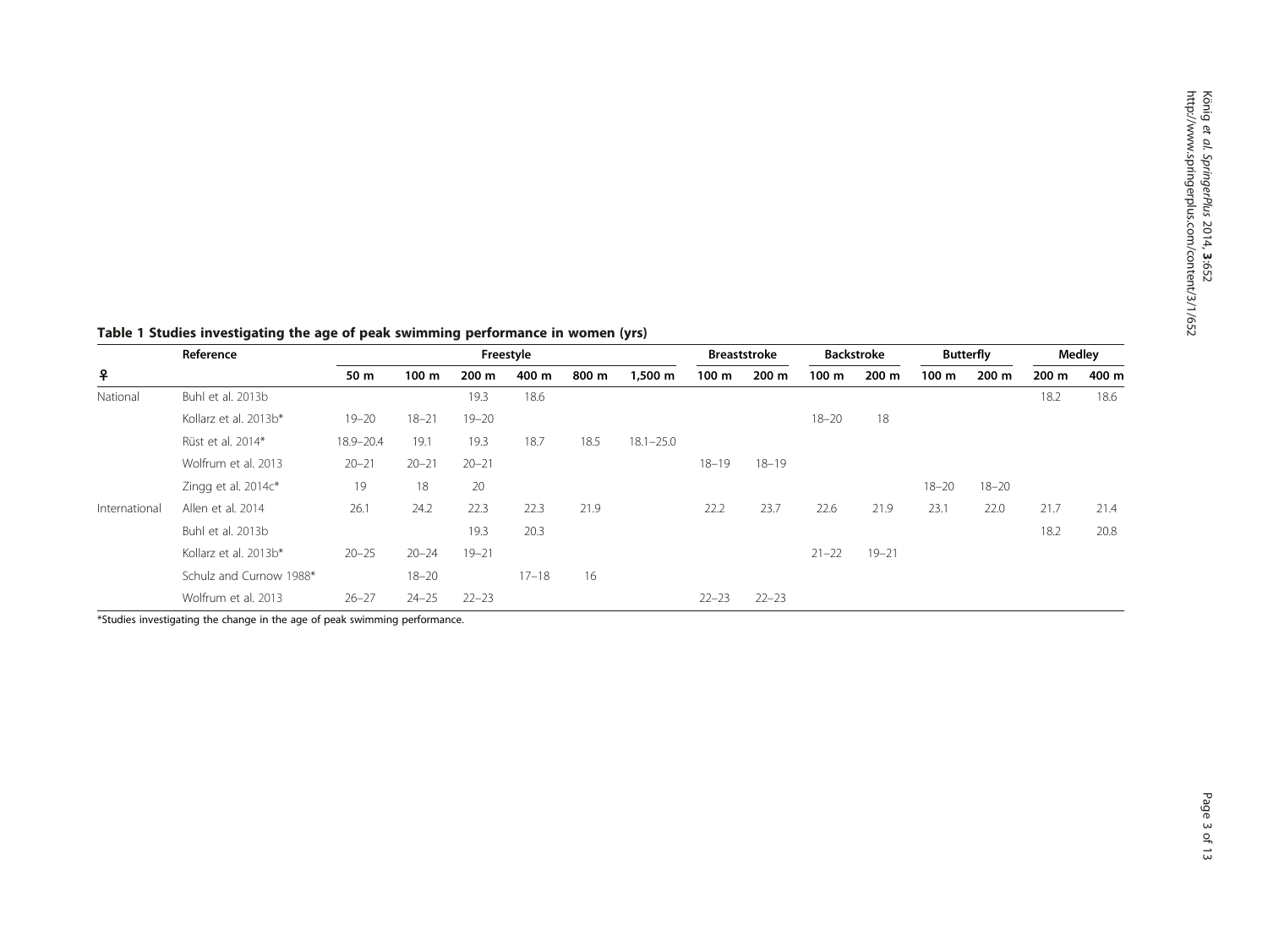<span id="page-3-0"></span>Table 2 Studies investigating the age of peak swimming performance in men (yrs)

|               | Reference               |           | Freestyle        |           |           |       |           |                  | <b>Breaststroke</b> |                  | <b>Backstroke</b> |       | <b>Butterfly</b> |       | <b>Medley</b> |  |
|---------------|-------------------------|-----------|------------------|-----------|-----------|-------|-----------|------------------|---------------------|------------------|-------------------|-------|------------------|-------|---------------|--|
| ፊ             |                         | 50 m      | 100 <sub>m</sub> | 200 m     | 400 m     | 800 m | 1500 m    | 100 <sub>m</sub> | 200 m               | 100 <sub>m</sub> | 200 m             | 100 m | 200 m            | 200 m | 400 m         |  |
| National      | Buhl et al. 2013b       |           |                  | 21.4      | 20.3      |       |           |                  |                     |                  |                   |       |                  | 21.1  | 20.8          |  |
|               | Kollarz et al. 2013b*   | $22 - 23$ | $22 - 23$        | $21 - 22$ |           |       |           |                  |                     | $21 - 22$        | 21                |       |                  |       |               |  |
|               | Rüst et al. 2014*       | 23        | 22.5             | 21.4      | 20.3      | 20.3  | 20.3      |                  |                     |                  |                   |       |                  |       |               |  |
|               | Wolfrum et al. 2013     | $26 - 27$ | $22 - 23$        | $22 - 23$ |           |       |           | $18 - 19$        | $16 - 17$           |                  |                   |       |                  |       |               |  |
|               | Zingg et al. 2014c*     | 22        | 23               | 22        |           |       |           |                  |                     |                  |                   | 23    | 21               |       |               |  |
| International | Allen et al. 2014       | 25.9      | 25.3             | 23.6      | 22.9      |       | 22.9      | 25.2             | 24.1                | 24.5             | 25.2              | 24.0  | 24.3             | 24.8  | 22.7          |  |
|               | Buhl et al. 2013b       |           |                  | 21.4      | 18.6      |       |           |                  |                     |                  |                   |       |                  | 21.1  | 18.6          |  |
|               | Kollarz et al. 2013b*   | $23 - 25$ | $23 - 24$        | $22 - 24$ |           |       |           |                  |                     | 24               | 23                |       |                  |       |               |  |
|               | Schulz and Curnow 1988* |           | $21 - 22$        |           | $19 - 20$ |       | $19 - 21$ |                  |                     |                  |                   |       |                  |       |               |  |
|               | Wolfrum et al. 2013     | $28 - 29$ | $28 - 29$        | $22 - 23$ |           |       |           | $26 - 27$        | $20 - 21$           |                  |                   |       |                  |       |               |  |

\*Studies investigating the change in the age of peak swimming performance.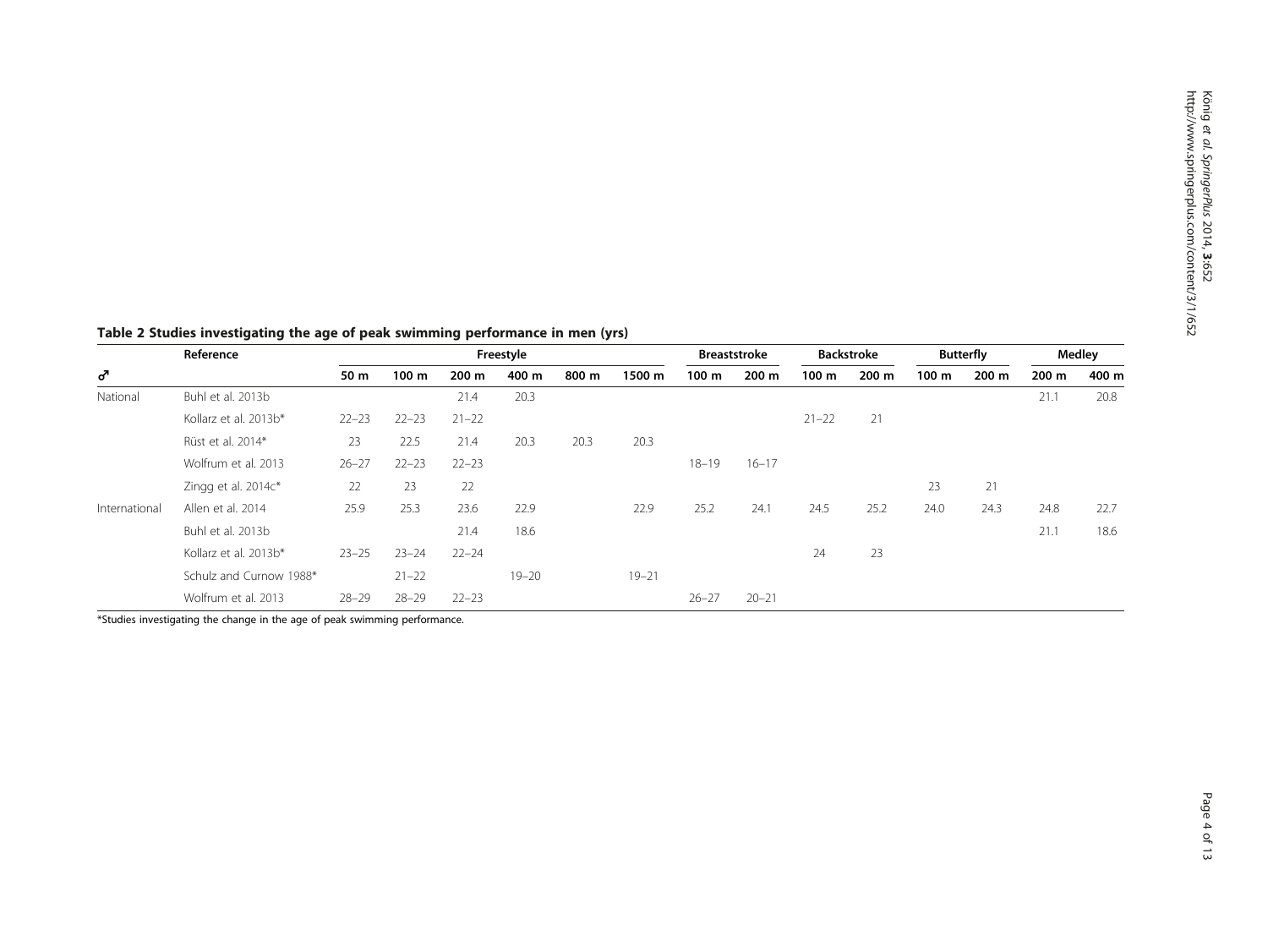#### Data sampling

It was intended to collect current data of female and male finalists from recent years. All data for this study were obtained from the world's swimming ranking ([www.swimrankings.net](http://www.swimrankings.net/)). This web page records all swimming race results according to events such as World Championships and Olympic Games. We started data collection from the year 1992 because previous data seemed not complete for all strokes and distances. Full data were available since 1992 for 991 female and 1,008 male performances (1,999 performances in total) in the World Championships and 624 female and 672 male performances (1,296 performances in total) in the Olympic Games. Regarding the World Championships, there was a difference of 17 performances between women and men due to the missing 1,500 m freestyle in women before 2001 and because of one female swimmer who was disqualified in 400 m individual medley at the World Championship in 2001. In the Olympic Games, there was a difference of 48 performances between both sexes due to the missing races in 1,500 m freestyle during the whole period. All races which were held in both the World Championships (1994–2013) and the Olympic Games (1992–2012) were included. Therefore, we excluded 50 m breaststroke, 50 m backstroke, and 50 m butterfly which were only held in the World Championships. The following races were included and analysed: Freestyle (50 m, 100 m, 200 m, 400 m, 800 m, and 1,500 m), breaststroke (100 m, 200 m), backstroke (100 m, 200 m), butterfly (100 m, 200 m), and individual medley (200 m, 400 m). We analysed all listed strokes and distances in both sexes and in both the World Championships and the Olympic Games for changes in the age and swimming performance of all finalists over the years. The following numbers of finals were analysed: In the World Championships, 18 finals were analysed in freestyle for 50 m, 100 m, 200 m, 400 m, and 800 m (nine finals in both women and men for each distance). A total of 16 finals were analysed in 1,500 m freestyle (seven finals in women and nine finals in men). A total of 18 finals were analysed in 100 m and 200 m breaststroke, backstroke, and butterfly (nine finals in both women and men for each stroke and distance). In 200 m and 400 m individual medley 18 finals were analysed (nine finals in both women and men for both distances). In the Olympic Games, 12 finals were analysed in freestyle for 50 m, 100 m, 200 m, 400 m, and 800 m (six finals in both women and men for each distance). In 1,500 m freestyle, six finals were analysed (all of them in men). A total of 12 finals were analysed in 100 m and 200 m breaststroke, backstroke, and butterfly (six finals in both women and men for each stroke and distance). In 200 m and 400 m individual medley 12 finals were analysed (six finals in both women

and men for both distances). This leads to a total of 412 finals with eight finalists in each (250 finals in the World Championships and 162 finals in the Olympic Games). The age of the athletes was calculated from the year of birth given at the web page [www.swimrankings.net.](http://www.swimrankings.net)

#### Statistical analysis

Each final (i.e. set of 8 finalists) was tested for normal distribution and for homogeneity of variances prior to statistical analyses. Normal distribution was tested using a D'Agostino and Pearson omnibus normality test and homogeneity of variances was tested using a Levene's test. Data in the text and in the tables are given as mean ± standard deviation (SD). Following Hopkins et al. [\(2009](#page-11-0)), we calculated the effect size of changes in age and swimming performance since the use of a p-value provides no information about the direction or the size of the effect. Since all data were normally distributed, Pearson correlation analysis was used to determine the slope of the change in age and swimming performance, respectively. To calculate effect sizes, we used the equation  $2 \times \frac{r}{\sqrt{1-r^2}}$  where effect sizes were classified as trivial  $( $0.2$ ), small  $(0.2-0.6)$ , moderate  $(0.6-1.2)$ , large$  $(1.2–2.0)$ , very large  $(2.0–4.0)$  and extremely large  $(>4.0)$ following Hopkins [\(2006](#page-11-0)).

# Results

Between 1992 and 2013, data were available for 3,295 performances, including 1,615 female (49%) and 1,680 male (51%) performances. These performances are divided into 1,999 in the World Championships and 1,296 in the Olympic Games.

#### Changes in the age of finalists

In the World Championships, the age of the finalists increased for all strokes and distances with the exception of 200 m backstroke in women, 400 m freestyle in men and 200 m breaststroke in men where the age of the finalists decreased (Table [3](#page-5-0)). The magnitudes of the effects were trivial for 200 m backstroke men, small for 200 m freestyle women, 100 m backstroke women, 100 m and 400 m freestyle men, 200 m breaststroke men, and 400 m medley men, moderate for 50 m and 100 m freestyle women, 200 m backstroke women, 400 m medley women, and 200 m medley men, large for 100 m breaststroke women, 200 m backstroke women, 200 m freestyle men, very large for 400 m and 800 m freestyle women, 100 m and 200 m butterfly women, 50 m and 1500 m freestyle men, 100 m breaststroke men, 100 m backstroke men, 200 m butterfly men, and extremely large for 1500 m freestyle women, 200 m breaststroke women, 200 m medley women, 800 m freestyle men, and 100 m butterfly men.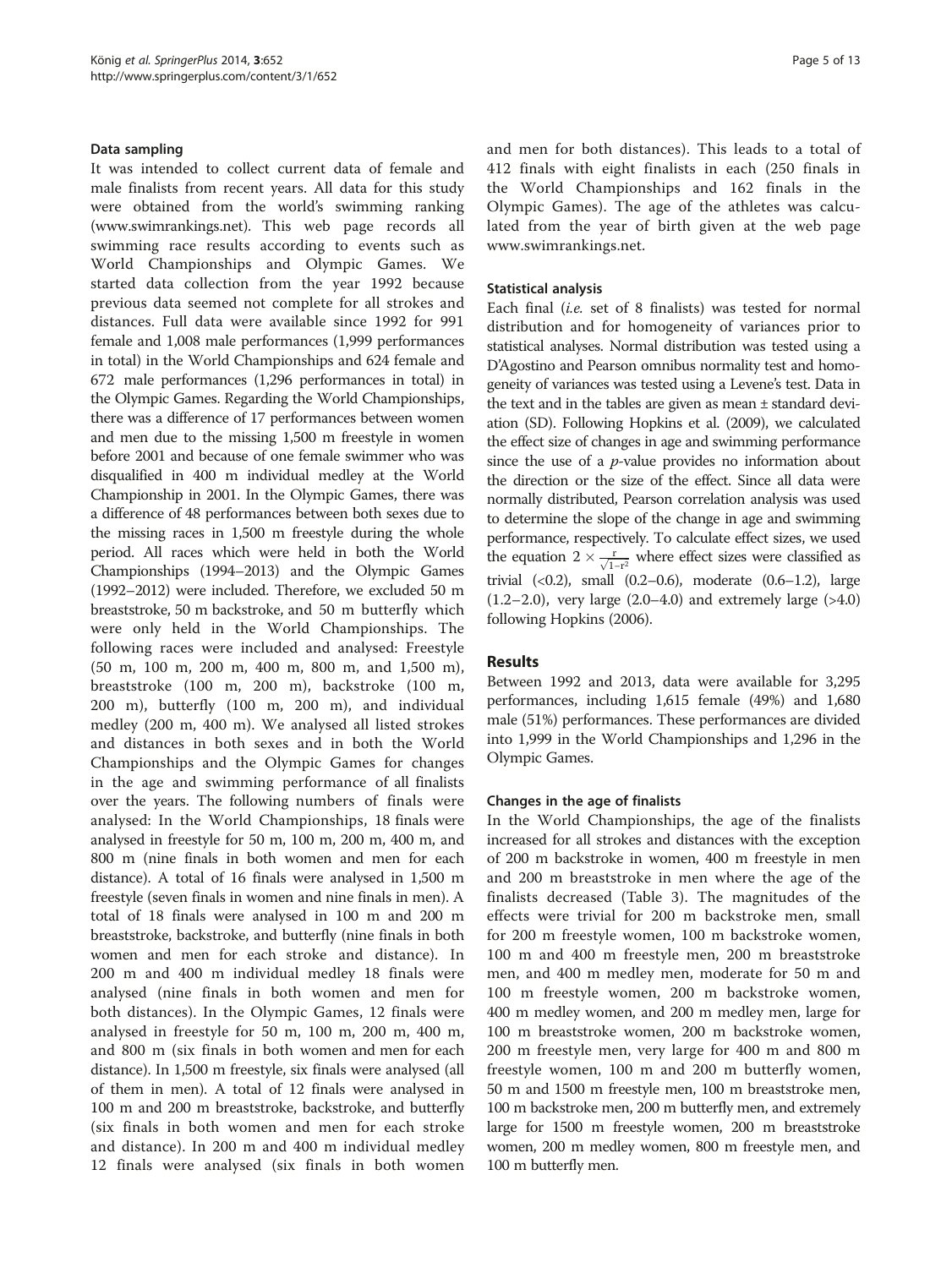<span id="page-5-0"></span>

|             | Table 3 Age (yrs) of the finalists (mean $\pm$ SD) at the World Championships 1994–2013 with correlation coefficient and |  |  |
|-------------|--------------------------------------------------------------------------------------------------------------------------|--|--|
| effect size |                                                                                                                          |  |  |

| Sex   | <b>Stroke</b> | <b>Distance</b>  | 1994 | 1998             | 2001 | 2003 | 2005 | 2007                                                                                                                                   | 2009 | 2011 | 2013 | r-value Effect | size  |
|-------|---------------|------------------|------|------------------|------|------|------|----------------------------------------------------------------------------------------------------------------------------------------|------|------|------|----------------|-------|
| Women | Freestyle     | 50 m             |      |                  |      |      |      | $20.0 \pm 4.0$ $24.3 \pm 3.3$ $25.6 \pm 2.8$ $24.3 \pm 5.5$ $22.8 \pm 3.2$ $25.0 \pm 2.8$ $26.6 \pm 8.0$ $25.4 \pm 5.0$ $22.3 \pm 3.9$ |      |      |      | 0.32           | 0.94  |
|       |               | 100 <sub>m</sub> |      |                  |      |      |      | $20.4 \pm 3.5$ $22.5 \pm 2.6$ $24.3 \pm 3.7$ $24.0 \pm 3.5$ $21.5 \pm 2.7$ $24.1 \pm 3.1$ $21.9 \pm 2.5$ $24.1 \pm 2.6$ $22.5 \pm 3.8$ |      |      |      | 0.29           | 0.81  |
|       |               | 200 m            |      |                  |      |      |      | $18.9 \pm 2.8$ $22.8 \pm 3.6$ $21.8 \pm 4.9$ $22.8 \pm 3.7$ $21.1 \pm 3.4$ $22.4 \pm 3.7$ $21.8 \pm 1.8$ $21.0 \pm 2.4$ $21.8 \pm 2.8$ |      |      |      | 0.23           | 0.59  |
|       |               | 400 m            |      |                  |      |      |      | $20.1 \pm 2.6$ $21.5 \pm 4.8$ $20.9 \pm 5.1$ $20.9 \pm 3.4$ $22.0 \pm 4.9$ $21.4 \pm 2.7$ $20.3 \pm 5.1$ $22.4 \pm 0.9$ $23.1 \pm 1.9$ |      |      |      | 0.64           | 3.55  |
|       |               | 800 m            |      |                  |      |      |      | $19.5 \pm 3.4$ $21.1 \pm 2.0$ $19.0 \pm 0.8$ $20.3 \pm 4.6$ $22.4 \pm 4.7$ $20.8 \pm 2.9$ $22.0 \pm 2.9$ $21.1 \pm 2.2$ $21.9 \pm 3.1$ |      |      |      | 0.64           | 3.55  |
|       |               | 1500 m           |      | $\sim$ 100 $\mu$ |      |      |      | $18.4 \pm 1.0$ $20.3 \pm 4.6$ $21.8 \pm 4.8$ $22.1 \pm 2.5$ $22.8 \pm 3.4$ $22.4 \pm 4.1$ $22.6 \pm 3.8$                               |      |      |      | 0.87           | 13.38 |
|       | Breaststroke  | $100 \text{ m}$  |      |                  |      |      |      | $19.1 \pm 3.1$ $22.8 \pm 3.6$ $18.8 \pm 3.3$ $21.0 \pm 3.2$ $22.9 \pm 3.2$ $22.1 \pm 2.7$ $22.1 \pm 3.5$ $22.8 \pm 2.0$ $20.9 \pm 4.0$ |      |      |      | 0.47           | 1.77  |
|       |               | 200 m            |      |                  |      |      |      | $19.6 \pm 2.3$ $21.8 \pm 4.3$ $18.6 \pm 4.0$ $19.9 \pm 2.8$ $20.3 \pm 2.6$ $22.3 \pm 3.0$ $22.1 \pm 1.8$ $23.0 \pm 2.6$ $22.4 \pm 4.0$ |      |      |      | 0.71           | 4.89  |
|       | Backstroke    | 100 m            |      |                  |      |      |      | $20.5 \pm 2.0$ $21.6 \pm 3.2$ $20.8 \pm 3.1$ $21.5 \pm 3.7$ $22.5 \pm 2.3$ $21.0 \pm 3.5$ $20.4 \pm 3.0$ $22.0 \pm 3.9$ $21.1 \pm 3.8$ |      |      |      | 0.14           | 0.32  |
|       |               | 200 m            |      |                  |      |      |      | $21.1 \pm 3.1$ $23.0 \pm 3.5$ $18.8 \pm 2.8$ $20.0 \pm 2.8$ $19.9 \pm 2.6$ $21.9 \pm 3.0$ $20.3 \pm 3.7$ $19.4 \pm 2.3$ $20.1 \pm 2.9$ |      |      |      | $-0.35$        | 1.07  |
|       | Butterfly     | 100 <sub>m</sub> |      |                  |      |      |      | $19.6 \pm 3.0$ $21.6 \pm 3.5$ $21.3 \pm 3.9$ $23.3 \pm 3.7$ $22.6 \pm 4.0$ $24.4 \pm 3.5$ $22.3 \pm 4.5$ $22.0 \pm 2.3$ $22.8 \pm 3.4$ |      |      |      | 0.57           | 2.65  |
|       |               | $200 \text{ m}$  |      |                  |      |      |      | $20.0 \pm 2.7$ $21.6 \pm 2.7$ $21.0 \pm 4.1$ $19.5 \pm 1.3$ $20.2 \pm 2.5$ $22.3 \pm 3.4$ $22.1 \pm 3.6$ $21.7 \pm 1.7$ $22.6 \pm 1.7$ |      |      |      | 0.65           | 3.71  |
|       | Medley        | 200 m            |      |                  |      |      |      | $19.5 \pm 2.3$ $20.7 \pm 3.6$ $21.0 \pm 3.3$ $21.1 \pm 3.4$ $20.1 \pm 3.7$ $22.0 \pm 2.6$ $21.5 \pm 2.5$ $21.5 \pm 2.9$ $22.5 \pm 4.0$ |      |      |      | 0.80           | 8.0   |
|       |               | 400 m            |      |                  |      |      |      | $19.8 \pm 2.4$ $19.6 \pm 3.0$ $20.4 \pm 3.2$ $21.3 \pm 3.5$ $19.8 \pm 2.6$ $20.3 \pm 2.8$ $21.8 \pm 3.8$ $19.3 \pm 2.7$ $20.8 \pm 2.6$ |      |      |      | 0.28           | 0.77  |
| Men   | Freestyle     | 50 <sub>m</sub>  |      |                  |      |      |      | $22.6 \pm 1.5$ $23.3 \pm 2.6$ $23.3 \pm 3.7$ $27.8 \pm 3.5$ $25.7 \pm 2.6$ $24.3 \pm 3.2$ $25.0 \pm 2.6$ $24.5 \pm 2.6$ $27.7 \pm 4.6$ |      |      |      | 0.58           | 2.76  |
|       |               | $100 \text{ m}$  |      |                  |      |      |      | $23.1 \pm 2.7$ $23.6 \pm 2.5$ $23.6 \pm 3.1$ $25.0 \pm 4.2$ $23.7 \pm 3.6$ $26.1 \pm 4.1$ $25.0 \pm 2.6$ $23.7 \pm 2.7$ $23.1 \pm 3.0$ |      |      |      | 0.19           | 0.46  |
|       |               | 200 m            |      |                  |      |      |      | $21.8 \pm 2.9$ $21.7 \pm 2.2$ $22.1 \pm 2.3$ $23.2 \pm 1.7$ $22.6 \pm 3.6$ $22.5 \pm 4.2$ $21.5 \pm 1.8$ $23.6 \pm 3.1$ $22.6 \pm 3.3$ |      |      |      | 0.43           | 1.50  |
|       |               | 400 m            |      |                  |      |      |      | $21.2 \pm 2.9$ $21.1 \pm 3.8$ $21.7 \pm 2.6$ $23.5 \pm 3.3$ $23.1 \pm 2.4$ $23.1 \pm 3.3$ $22.7 \pm 1.7$ $23.5 \pm 3.0$ $17.8 \pm 5.5$ |      |      |      | $-0.12$        | 0.27  |
|       |               | 800 m            |      |                  |      |      |      | $21.7 \pm 3.1$ $20.2 \pm 1.5$ $21.6 \pm 2.1$ $21.1 \pm 3.4$ $20.8 \pm 1.8$ $22.8 \pm 3.2$ $23.6 \pm 2.0$ $23.6 \pm 2.5$ $22.5 \pm 3.4$ |      |      |      | 0.72           | 5.14  |
|       |               | 1500 m           |      |                  |      |      |      | $21.7 \pm 3.1$ $20.2 \pm 1.5$ $22.0 \pm 1.8$ $21.3 \pm 3.2$ $20.5 \pm 2.4$ $23.2 \pm 3.1$ $22.0 \pm 2.4$ $22.8 \pm 2.3$ $22.8 \pm 3.4$ |      |      |      | 0.62           | 3.26  |
|       | Breaststroke  | $100 \text{ m}$  |      |                  |      |      |      | $23.0 \pm 2.2$ $24.6 \pm 3.9$ $21.1 \pm 1.5$ $22.8 \pm 1.6$ $24.1 \pm 2.0$ $24.3 \pm 2.3$ $24.2 \pm 2.7$ $25.2 \pm 3.1$ $25.2 \pm 3.8$ |      |      |      | 0.64           | 3.55  |
|       |               | 200 m            |      |                  |      |      |      | $23.2 \pm 3.2$ $23.1 \pm 2.7$ $22.7 \pm 2.8$ $22.8 \pm 2.6$ $21.7 \pm 2.0$ $22.5 \pm 2.4$ $23.3 \pm 2.9$ $23.1 \pm 3.5$ $22.5 \pm 2.0$ |      |      |      | $-0.19$        | 0.46  |
|       | Backstroke    | 100 <sub>m</sub> |      |                  |      |      |      | $23.7 \pm 1.3$ $22.5 \pm 1.8$ $22.6 \pm 3.0$ $21.1 \pm 2.9$ $22.1 \pm 2.0$ $24.3 \pm 2.8$ $23.2 \pm 2.0$ $24.2 \pm 2.6$ $25.0 \pm 3.4$ |      |      |      | 0.54           | 2.34  |
|       |               | $200 \text{ m}$  |      |                  |      |      |      | $22.8 \pm 1.8$ $23.5 \pm 1.9$ $21.8 \pm 4.0$ $23.0 \pm 3.0$ $22.8 \pm 2.8$ $24.6 \pm 1.9$ $23.6 \pm 3.4$ $23.2 \pm 3.6$ $22.1 \pm 3.4$ |      |      |      | 0.08           | 0.17  |
|       | Butterfly     | $100 \text{ m}$  |      |                  |      |      |      | $22.5 \pm 2.6$ $22.0 \pm 2.8$ $25.1 \pm 3.9$ $23.8 \pm 4.7$ $24.1 \pm 3.8$ $23.0 \pm 1.6$ $23.3 \pm 1.9$ $25.7 \pm 3.2$ $25.8 \pm 3.4$ |      |      |      | 0.67           | 4.06  |
|       |               | 200 m            |      |                  |      |      |      | $21.0 \pm 2.3$ $21.8 \pm 2.9$ $23.0 \pm 4.0$ $22.8 \pm 4.0$ $20.6 \pm 1.2$ $22.6 \pm 1.8$ $22.3 \pm 2.4$ $23.3 \pm 3.4$ $24.8 \pm 3.0$ |      |      |      | 0.66           | 3.88  |
|       | Medley        | $200 \text{ m}$  |      |                  |      |      |      | $22.1 \pm 1.8$ $25.5 \pm 3.0$ $21.8 \pm 3.6$ $22.5 \pm 3.4$ $22.2 \pm 2.5$ $24.5 \pm 3.0$ $24.0 \pm 1.7$ $25.1 \pm 3.4$ $23.2 \pm 4.1$ |      |      |      | 0.32           | 0.94  |
|       |               | 400 m            |      |                  |      |      |      | $21.3 \pm 2.3$ $23.5 \pm 2.0$ $20.3 \pm 2.5$ $21.7 \pm 3.5$ $21.2 \pm 1.6$ $23.2 \pm 2.1$ $22.3 \pm 1.7$ $22.0 \pm 3.6$ $22.3 \pm 2.9$ |      |      |      | 0.23           | 0.59  |

In the Olympic Games, similarly to the World Championships, the age of the finalists increased for all strokes and distance with the exception of 800 m freestyle in women and 400 m individual medley in men (Table [4\)](#page-6-0). The magnitudes of the effects were trivial for 800 m freestyle women, small for 200 m backstroke women, 400 m medley women, and 200 m backstroke men, moderate for 100 m butterfly women, 100 m freestyle men, 200 m breaststroke men, and 400 m medley men, large for 100 m and 200 m freestyle women, 200 m medley women, 100 m backstroke men, 100 m butterfly men and 200 m medley men, very large for 400 m freestyle women, 200 m butterfly women, 50 m and 400 m freestyle men, and extremely large for 50 m freestyle women, 100 m and 200 m breaststroke women, 100 m backstroke women, 200 m, 800, and

1500 m freestyle men, 100 m breaststroke men, and 200 m butterfly men.

#### Changes in swimming performance across the years

Swimming performance increased across the years in both women and men for all strokes and distances in the World Championships (Table [5\)](#page-7-0) and the Olympic Games (Table [6](#page-8-0)). The magnitudes of the effects were all extremely large; especially for 100 m and 200 m breaststroke (198) in women in the Olympic Games.

### **Discussion**

The present study investigated potential changes in the age of finalists and in swimming performance in all strokes and distances in indoor pool swimming for both women and men competing at world class level. The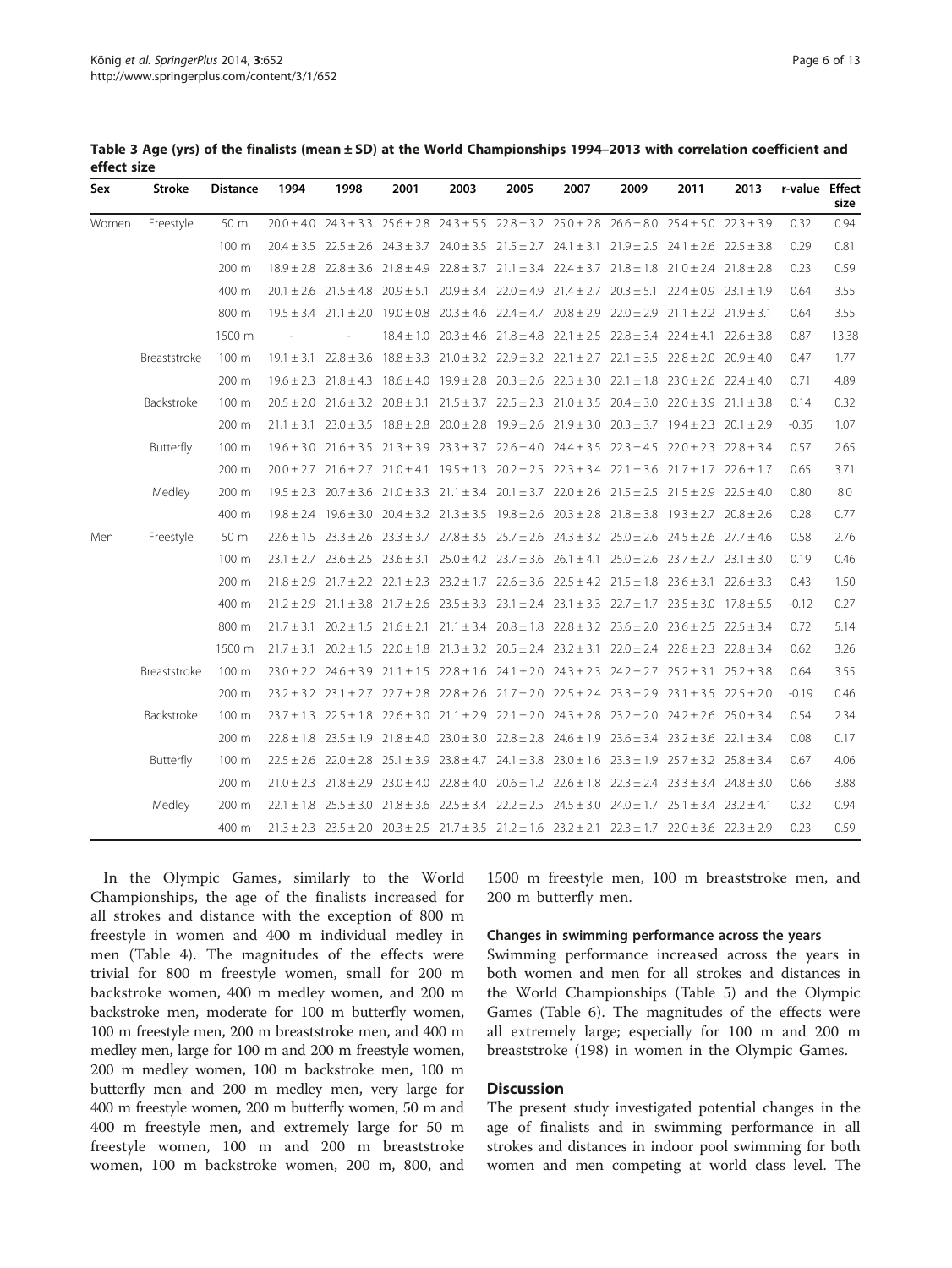| Sex   | <b>Stroke</b> | <b>Distance</b> | 1992                     | 1996           | 2000           | 2004           | 2008           | 2012           | r-value | <b>Effect size</b> |
|-------|---------------|-----------------|--------------------------|----------------|----------------|----------------|----------------|----------------|---------|--------------------|
| Women | Freestyle     | 50 m            | $21.3 \pm 2.5$           | $23.6 \pm 3.6$ | $26.1 \pm 3.6$ | $24.3 \pm 4.9$ | $25.5 \pm 7.2$ | $26.8 \pm 5.1$ | 0.84    | 10.5               |
|       |               | 100 m           | $20.1 \pm 3.5$           | $22.7 \pm 3.7$ | $25.7 \pm 4.0$ | $23.6 \pm 4.0$ | $24.1 \pm 3.4$ | $22.8 \pm 3.5$ | 0.45    | 1.63               |
|       |               | 200 m           | $18.8 \pm 3.8$           | $21.3 \pm 3.8$ | $23.6 \pm 4.6$ | $20.8 \pm 3.9$ | $21.0 \pm 2.7$ | $22.3 \pm 2.8$ | 0.46    | 1.70               |
|       |               | 400 m           | $20.6 \pm 2.3$           | $21.8 \pm 5.0$ | $21.0 \pm 4.4$ | $21.0 \pm 1.3$ | $21.0 \pm 2.4$ | $23.0 \pm 2.7$ | 0.56    | 2.54               |
|       |               | 800 m           | $20.0 \pm 1.8$           | $23.8 \pm 3.9$ | $19.3 \pm 3.2$ | $22.0 \pm 4.0$ | $19.5 \pm 3.5$ | $21.7 \pm 3.4$ | $-0.05$ | 0.10               |
|       |               | 1500 m          | $\overline{\phantom{a}}$ |                |                |                |                |                |         |                    |
|       | Breaststroke  | 100 m           | $20.0 \pm 3.9$           | $21.2 \pm 4.2$ | $21.5 \pm 5.8$ | $22.8 \pm 4.7$ | $21.6 \pm 3.3$ | $21.8 \pm 3.7$ | 0.68    | 4.25               |
|       |               | 200 m           | $20.2 \pm 4.5$           | $19.6 \pm 3.7$ | $18.0 \pm 2.7$ | $22.1 \pm 3.0$ | $21.7 \pm 2.9$ | $23.1 \pm 2.2$ | 0.71    | 4.89               |
|       | Backstroke    | 100 m           | $18.0 \pm 2.3$           | $20.0 \pm 4.2$ | $21.8 \pm 4.5$ | $22.5 \pm 3.2$ | $23.2 \pm 2.8$ | $21.5 \pm 3.9$ | 0.78    | 7.09               |
|       |               | 200 m           | $20.0 \pm 2.4$           | $22.5 \pm 3.5$ | $21.2 \pm 3.0$ | $21.1 \pm 2.4$ | $20.6 \pm 4.1$ | $21.7 \pm 3.6$ | 0.18    | 0.43               |
|       | Butterfly     | 100 m           | $20.3 \pm 3.2$           | $20.5 \pm 5.0$ | $25.6 \pm 4.7$ | $24.2 \pm 5.0$ | $21.3 \pm 2.4$ | $22.8 \pm 2.2$ | 0.34    | 1.03               |
|       |               | 200 m           | $21.0 \pm 4.4$           | $20.2 \pm 3.4$ | $21.2 \pm 4.5$ | $23.7 \pm 4.7$ | $21.7 \pm 3.8$ | $22.0\pm0.7$   | 0.54    | 2.34               |
|       | Medley        | 200 m           | $20.0 \pm 1.8$           | $22.7 \pm 2.7$ | $23.0 \pm 3.1$ | $21.0 \pm 4.4$ | $21.7 \pm 2.4$ | $23.0 \pm 3.7$ | 0.43    | 1.50               |
|       |               | 400 m           | $19.2 \pm 1.4$           | $21.0 \pm 3.4$ | $20.2 \pm 3.2$ | $20.1 \pm 2.7$ | $19.2 \pm 3.3$ | $20.8 \pm 2.7$ | 0.19    | 0.46               |
| Men   | Freestyle     | 50 <sub>m</sub> | $24.8 \pm 2.7$           | $22.1 \pm 1.9$ | $25.0 \pm 3.6$ | $26.9 \pm 3.6$ | $25.0 \pm 2.8$ | $27.1 \pm 3.6$ | 0.65    | 3.71               |
|       |               | 100 m           | $24.1 \pm 2.7$           | $22.5 \pm 2.8$ | $25.3 \pm 2.4$ | $24.4 \pm 2.8$ | $25.9 \pm 4.0$ | $23.8 \pm 2.7$ | 0.35    | 1.07               |
|       |               | 200 m           | $21.5 \pm 3.3$           | $22.0 \pm 3.3$ | $22.6 \pm 3.2$ | $23.1 \pm 2.5$ | $22.2 \pm 2.1$ | $23.0 \pm 2.8$ | 0.75    | 6.00               |
|       |               | 400 m           | $22.1 \pm 3.9$           | $21.5 \pm 3.8$ | $19.8 \pm 4.8$ | $22.1 \pm 2.4$ | $22.9\pm2.8$   | $23.6 \pm 4.3$ | 0.58    | 2.76               |
|       |               | 800 m           | $22.1 \pm 3.0$           | $21.2 \pm 2.4$ | $21.5 \pm 2.6$ | $22.7 \pm 3.2$ | $22.5 \pm 3.3$ | $23.1 \pm 3.1$ | 0.73    | 5.40               |
|       |               | 1500 m          | $22.1 \pm 2.9$           | $21.3 \pm 2.5$ | $21.5 \pm 2.7$ | $22.8 \pm 3.1$ | $22.5\pm3.2$   | $23.2 \pm 3.0$ | 0.73    | 5.41               |
|       | Breaststroke  | 100 m           | $22.5 \pm 3.5$           | $23.8 \pm 2.4$ | $20.6 \pm 2.0$ | $23.1 \pm 1.4$ | $26.2 \pm 1.7$ | $26.3 \pm 3.3$ | 0.70    | 4.66               |
|       |               | 200 m           | $22.3 \pm 2.4$           | $24.6 \pm 3.0$ | $23.0 \pm 2.5$ | $20.5 \pm 2.6$ | $23.6 \pm 2.8$ | $25.0 \pm 2.9$ | 0.25    | 0.66               |
|       | Backstroke    | $100 \text{ m}$ | $23.2 \pm 2.6$           | $24.3 \pm 2.2$ | $22.8 \pm 1.8$ | $22.6 \pm 3.9$ | $23.5 \pm 1.2$ | $25.7 \pm 2.7$ | 0.44    | 1.57               |
|       |               | 200 m           | $21.6 \pm 1.0$           | $23.7 \pm 2.0$ | $23.5 \pm 4.7$ | $22.7 \pm 2.0$ | $24.7 \pm 3.3$ | $22.1 \pm 3.1$ | 0.22    | 0.56               |
|       | Butterfly     | 100 m           | $24.0 \pm 2.6$           | $22.8 \pm 2.6$ | $21.0 \pm 5.1$ | $24.7 \pm 3.9$ | $24.1\pm2.2$   | $25.1 \pm 2.9$ | 0.47    | 1.77               |
|       |               | 200 m           | $21.2 \pm 3.2$           | $21.6 \pm 1.8$ | $23.1\pm4.1$   | $22.7 \pm 4.4$ | $23.6 \pm 1.7$ | $24.1 \pm 3.4$ | 0.95    | 38.0               |
|       | Medley        | 200 m           | $21.6 \pm 3.2$           | $22.7 \pm 1.0$ | $25.8 \pm 2.0$ | $20.6 \pm 2.0$ | $23.5 \pm 1.1$ | $25.5 \pm 3.7$ | 0.42    | 1.44               |
|       |               | 400 m           | $23.3 \pm 1.1$           | $24.3 \pm 2.4$ | $21.2 \pm 3.0$ | $20.8 \pm 1.9$ | $23.4 \pm 2.3$ | $22.2 \pm 4.4$ | $-0.35$ | 1.07               |

<span id="page-6-0"></span>Table 4 Age (yrs) of the finalists (mean ± SD) at the Olympic Games 1992–2012 with correlation coefficient and effect size

main findings were, firstly, the age of the finalists increased across years for both women and men in both the World Championships and the Olympic Games with some minor exceptions and, secondly, swimming performance improved for all distances and strokes.

#### Change in the age of finalists over time

The age of the finalists increased for all strokes and distances with the exception of 200 m backstroke in women, 400 m freestyle in men and 200 m breaststroke in men in the World Championships and 800 m freestyle in women and 400 m individual medley in men in the Olympic Games where the age of the finalists decreased. This finding disagrees with our hypothesis on the basis of a few studies in the field investigating changes in the age of peak performance across years in swimmers competing at different levels (Schulz and Curnow [1988](#page-11-0); Rüst et al. [2012](#page-11-0); Kollarz et al. [2013b;](#page-11-0) Zingg et al. [2014c](#page-12-0)).

The trend of an increase in the age of peak performance across years is in line with observations in different sports disciplines such as swimming (Knechtle et al. [2014](#page-11-0)), running (Lepers and Cattagni [2012\)](#page-11-0) and triathlon (Meili et al. [2013](#page-11-0); Gallmann et al. [2014](#page-11-0)) where the athletes get older with continuous improvement in performance. For example, in long-distance triathletes competing in the 'Ironman Hawaii' the age of peak triathlon performance increased from  $26 \pm 5$  to  $35 \pm 5$  years for women and from  $27 \pm 2$  to  $34 \pm 3$  years for men between 1983 and 2012 with a decrease of race times (Gallmann et al. [2014](#page-11-0)). Similarly, in ultra-distance triathletes competing in 'Ultraman Hawaii', the annual top three women and men improved their performance during the 1983–2012 period although the age of the annual top three women and men increased (Meili et al. [2013\)](#page-11-0). The age of the annual top three finishers increased from  $33 \pm 6$  to  $48 \pm 3$  years for men and from  $29 \pm 7$  to  $49 \pm 2$  years for women (Meili et al. [2013](#page-11-0)).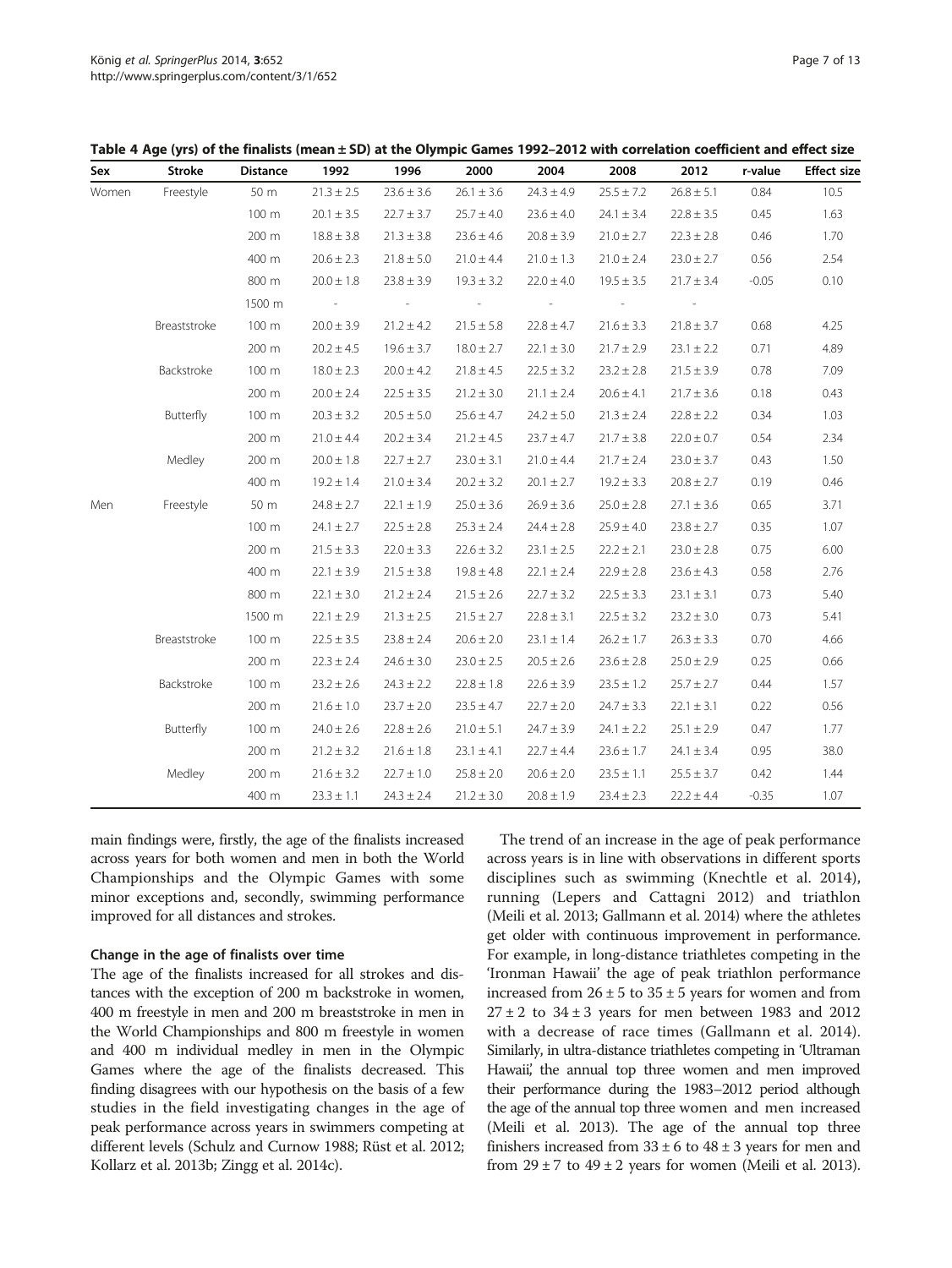| Sex   | Stroke       | <b>Distance</b>  | 1994                     | 1998                                  | 2001               | 2003               | 2005               | 2007               | 2009               | 2011               | 2013               |         | r-value Effect size |
|-------|--------------|------------------|--------------------------|---------------------------------------|--------------------|--------------------|--------------------|--------------------|--------------------|--------------------|--------------------|---------|---------------------|
| Women | Freestyle    | 50 m             | $25.32 \pm 0.40$         | $25.60 \pm 0.31$                      | $25.09 \pm 0.37$   | $25.13 \pm 0.32$   | $25.05 \pm 0.30$   | $24.84 \pm 0.24$   | $24.07 \pm 0.23$   | $24.56 \pm 0.24$   | $24.48 \pm 0.29$   | $-0.86$ | 12.28               |
|       |              | $100 \text{ m}$  | $55.12 \pm 0.73$         | $55.57 \pm 0.64$                      | $55.12 \pm 0.41$   | $54.76 \pm 0.23$   | $54.80 \pm 0.30$   | $54.05 \pm 0.47$   | $53.16 \pm 0.56$   | $53.77 \pm 0.29$   | $53.53 \pm 0.69$   | $-0.90$ | 18.00               |
|       |              | 200 m            | $119.26 \pm 1.83$        | $120.07 \pm 0.70$                     | $119.14 \pm 0.41$  | $118.99 \pm 0.53$  | $119.18 \pm 0.43$  | $117.78 \pm 1.97$  | $115.80 \pm 1.36$  | $116.70 \pm 0.88$  | $116.43 \pm 1.06$  | $-0.88$ | 14.66               |
|       |              | 400 m            | $251.77 \pm 1.67$        | $249.88 \pm 2.22$                     | $250.78 \pm 2.47$  | $249.59 \pm 2.72$  | $247.93 \pm 1.22$  | $245.69 \pm 1.70$  | $242.73 \pm 2.64$  | $245.41 \pm 2.48$  | $245.60 \pm 2.17$  | $-0.88$ | 14.66               |
|       |              | 800 m            | $514.70 \pm 5.02$        | $515.64 \pm 6.42$                     | $513.93 \pm 6.36$  | $512.19 \pm 8.04$  | $512.05 \pm 5.22$  | $507.35 \pm 6.06$  | $501.25 \pm 5.28$  | $505.03 \pm 5.51$  | $503.29 \pm 7.73$  | $-0.92$ | 23.00               |
|       |              | 1500 m           | $\overline{\phantom{a}}$ |                                       | $979.34 \pm 14.31$ | $974.10 \pm 8.43$  | $974.07 \pm 8.79$  | $971.97 \pm 17.20$ | $959.95 \pm 11.19$ | $962.75 \pm 7.63$  | $954.73 \pm 12.84$ | $-0.95$ | 38.00               |
|       | Breaststroke | $100 \text{ m}$  | $70.04 \pm 1.15$         | $68.76 \pm 0.26$                      | $68.65 \pm 0.84$   | $68.09 \pm 0.83$   | $67.72 \pm 0.93$   | $67.62 \pm 1.16$   | $66.05 \pm 0.69$   | $66.79 \pm 0.91$   | $66.11 \pm 1.06$   | $-0.95$ | 38.00               |
|       |              | 200 m            | $149.00 \pm 1.41$        | $147.42 \pm 1.71$                     | $145.91 \pm 1.02$  | $146.28 \pm 2.02$  | $147.10 \pm 2.43$  | $146.56 \pm 2.20$  | $142.58 \pm 0.77$  | $144.80 \pm 1.97$  | $142.57 \pm 1.94$  | $-0.85$ | 11.33               |
|       | Backstroke   | $100 \text{ m}$  | $61.64 \pm 0.77$         | $61.96 \pm 0.60$                      | $61.60 \pm 0.76$   | $61.16 \pm 0.39$   | $61.08 \pm 0.49$   | $60.71 \pm 0.98$   | $59.05 \pm 0.62$   | $59.43 \pm 0.41$   | $59.50 \pm 0.61$   | $-0.91$ | 20.22               |
|       |              | 200 m            | $131.94 \pm 2.88$        | $132.81 \pm 1.21$                     | $131.42 \pm 1.23$  | $131.13 \pm 1.77$  | $131.16 \pm 1.54$  | $129.57 \pm 1.64$  | $126.98 \pm 1.53$  | $127.68 \pm 1.39$  | $128.34 \pm 2.15$  | $-0.90$ | 18.00               |
|       | Butterfly    | $100 \text{ m}$  | $60.42 \pm 0.84$         | $59.32 \pm 0.65$                      | $59.25 \pm 0.58$   | $58.81 \pm 0.59$   | $58.56 \pm 0.82$   | $58.13 \pm 0.79$   | $56.83 \pm 0.52$   | $57.41 \pm 0.42$   | $57.56 \pm 0.64$   | $-0.93$ | 26.57               |
|       |              | 200 m            | $131.74 \pm 3.24$        | $130.81 \pm 2.24$                     | $129.06 \pm 1.57$  | $129.28 \pm 1.79$  | $129.12 \pm 2.19$  | $128.45 \pm 2.41$  | $124.75 \pm 0.98$  | $126.08 \pm 0.42$  | $126.30 \pm 1.33$  | $-0.91$ | 20.22               |
|       | Medley       | 200 m            | $135.63 \pm 1.61$        | $134.84 \pm 1.91$                     | $133.62 \pm 1.27$  | $133.93 \pm 1.77$  | $133.65 \pm 1.97$  | $133.19 \pm 2.10$  | $128.75 \pm 1.67$  | $130.73 \pm 2.40$  | $130.28 \pm 1.30$  | $-0.88$ | 14.66               |
|       |              | 400 m            | $284.17 \pm 3.48$        | $282.01 \pm 4.19$                     | $281.91 \pm 3.91$  | $282.79 \pm 4.04$  | $281.68 \pm 2.77$  | $281.83 \pm 4.32$  | $274.20 \pm 2.82$  | $275.36 \pm 2.22$  | $274.04 \pm 3.28$  | $-0.87$ | 13.38               |
| Men   | Freestyle    | 50 m             | $22.62 \pm 0.25$         | $22.54 \pm 0.19$                      | $22.28 \pm 0.14$   | $22.29 \pm 0.16$   | $22.12 \pm 0.26$   | $22.05 \pm 0.13$   | $21.36 \pm 0.16$   | $21.92 \pm 0.17$   | $21.62 \pm 0.19$   | $-0.89$ | 16.18               |
|       |              | $100 \text{ m}$  | $49.79 \pm 0.39$         | $49.62 \pm 0.44$                      | $48.96 \pm 0.44$   | $49.02 \pm 0.42$   | $48.72 \pm 0.46$   | $48.56 \pm 0.14$   | $47.40 \pm 0.38$   | $48.05 \pm 0.21$   | $48.05 \pm 0.30$   | $-0.90$ | 18.0                |
|       |              | 200 m            | $108.79 \pm 0.77$        | $109.39 \pm 1.12$                     | $107.55 \pm 1.88$  | $107.87 \pm 1.52$  | $107.03 \pm 1.23$  | $106.99 \pm 1.53$  | $104.73 \pm 1.53$  | $105.63 \pm 1.18$  | $105.86 \pm 0.90$  | $-0.89$ | 16.18               |
|       |              | 400 m            | $229.96 \pm 3.11$        | $229.04 \pm 2.21$                     | $227.20 \pm 4.53$  | $227.55 \pm 2.87$  | $226.80 \pm 2.37$  | $226.43 \pm 1.61$  | $223.75 \pm 2.73$  | $224.70 \pm 1.65$  | $226.24 \pm 2.57$  | $-0.85$ | 11.33               |
|       |              | 800 m            | $483.03 \pm 7.51$        | $482.94 \pm 5.02$                     | $472.20 \pm 8.18$  | $475.49 \pm 7.21$  | $470.80 \pm 7.70$  | $471.36 \pm 3.55$  | $463.10 \pm 6.48$  | $465.86 \pm 4.96$  | $466.99 \pm 4.42$  | $-0.89$ | 16.18               |
|       |              | 1500 m           |                          | $911.14 \pm 13.18$ $909.55 \pm 11.26$ | $904.14 \pm 13.64$ | $904.83 \pm 10.17$ | $897.97 \pm 12.25$ | $895.01 \pm 7.19$  | $893.29 \pm 13.28$ | $894.98 \pm 16.20$ | $892.54 \pm 9.69$  | $-0.95$ | 38.00               |
|       | Breaststroke | 100 <sub>m</sub> | $61.84 \pm 0.41$         | $62.16 \pm 0.54$                      | $61.06 \pm 0.68$   | $60.79 \pm 0.61$   | $60.46 \pm 0.74$   | $60.73 \pm 0.63$   | $59.06 \pm 0.33$   | $59.84 \pm 0.59$   | $59.61 \pm 0.48$   | $-0.90$ | 18.00               |
|       |              | $200 \text{ m}$  | $134.25 \pm 0.99$        | $134.36 \pm 0.93$                     | $131.65 \pm 0.89$  | $131.89 \pm 1.39$  | $131.91 \pm 0.99$  | $131.31 \pm 0.73$  | $128.44 \pm 0.95$  | $129.94 \pm 1.21$  | $129.02 \pm 0.88$  | $-0.91$ | 20.22               |
|       | Backstroke   | $100 \text{ m}$  | $55.73 \pm 0.30$         | $55.41 \pm 0.38$                      | $55.14 \pm 0.52$   | $54.39 \pm 0.57$   | $54.40 \pm 0.46$   | $53.98 \pm 0.70$   | $52.79 \pm 0.36$   | $53.07 \pm 0.25$   | $53.47 \pm 0.43$   | $-0.93$ | 26.57               |
|       |              | $200 \text{ m}$  | $119.42 \pm 1.05$        | $119.91 \pm 0.78$                     | $118.90 \pm 1.01$  | $117.85 \pm 0.91$  | $117.49 \pm 1.50$  | $117.12 \pm 1.95$  | $114.43 \pm 1.59$  | $116.01 \pm 1.84$  | $115.52 \pm 1.49$  | $-0.91$ | 20.22               |
|       | Butterfly    | $100 \text{ m}$  | $53.96 \pm 0.38$         | $53.12 \pm 0.48$                      | $52.62 \pm 0.39$   | $51.94 \pm 0.71$   | $52.32 \pm 0.95$   | $51.93 \pm 0.75$   | $50.75 \pm 0.67$   | $51.61 \pm 0.55$   | $51.49 \pm 0.19$   | $-0.87$ | 13.38               |
|       |              | $200 \text{ m}$  | $118.62 \pm 1.21$        | $118.23 \pm 1.37$                     | $116.20 \pm 1.28$  | $116.54 \pm 1.50$  | $116.66 \pm 0.94$  | $115.51 \pm 1.69$  | $114.09 \pm 1.34$  | $114.81 \pm 0.77$  | $115.54 \pm 0.72$  | $-0.86$ | 12.28               |
|       | Medley       | 200 m            | $122.20 \pm 2.06$        | $122.63 \pm 1.54$                     | $121.26 \pm 0.81$  | $119.98 \pm 1.79$  | $119.63 \pm 1.96$  | $118.33 \pm 2.03$  | $116.52 \pm 1.76$  | $117.44 \pm 2.18$  | $117.28 \pm 1.49$  | $-0.95$ | 38.00               |
|       |              | 400 m            | $257.88 \pm 3.82$        | $258.53 \pm 2.90$                     | $257.96 \pm 3.10$  | $255.95 \pm 4.22$  | $254.58 \pm 3.33$  | $252.77 \pm 3.99$  | $250.06 \pm 2.83$  | $253.74 \pm 3.77$  | $251.67 \pm 3.02$  | $-0.88$ | 14.66               |

<span id="page-7-0"></span>Table 5 Race times (s) of the finalists (mean ± SD) at the World Championships 1994–2013 with correlation coefficient and effect size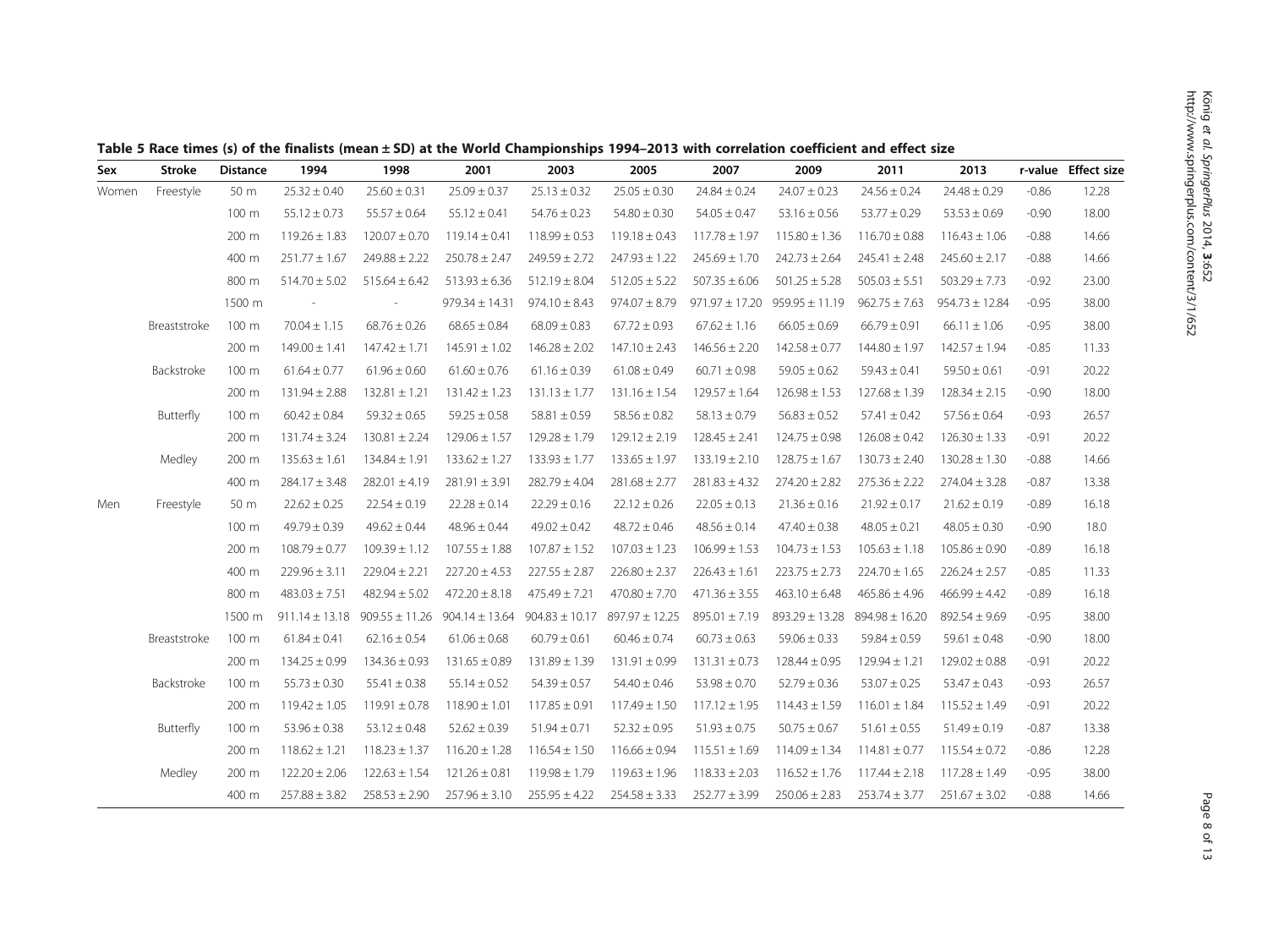<span id="page-8-0"></span>

| Table 6 Race times (s) of the finalists (mean $\pm$ SD) at the Olympic Games with correlation coefficient and effect size |  |  |  |  |
|---------------------------------------------------------------------------------------------------------------------------|--|--|--|--|
|---------------------------------------------------------------------------------------------------------------------------|--|--|--|--|

| Sex   | <b>Stroke</b> | <b>Distance</b>  | 1992               | 1996              | 2000               | 2004               | 2008              | 2012                                |         | r-value Effect size |
|-------|---------------|------------------|--------------------|-------------------|--------------------|--------------------|-------------------|-------------------------------------|---------|---------------------|
| Women | Freestyle     | 50 m             | $25.36 \pm 0.33$   | $25.36 \pm 0.37$  | $25.01 \pm 0.47$   | $24.96 \pm 0.18$   | $24.35 \pm 0.28$  | $24.44 \pm 0.20$                    | $-0.94$ | 31.33               |
|       |               | 100 m            | $55.46 \pm 0.67$   | $55.37 \pm 0.59$  | $54.75 \pm 0.62$   | $54.57 \pm 0.46$   | $53.80 \pm 0.49$  | $53.54 \pm 0.30$                    | $-0.98$ | 98.01               |
|       |               | 200 m            | $119.94 \pm 1.43$  | $119.95 \pm 1.26$ | $118.92 \pm 0.48$  | $118.69 \pm 0.43$  | $116.35 \pm 1.34$ | $116.26 \pm 1.35$                   | $-0.94$ | 31.33               |
|       |               | 400 m            | $251.54 \pm 3.05$  | $250.00 \pm 2.16$ | $249.46 \pm 2.55$  | $248.05 \pm 2.56$  | $244.89 \pm 2.66$ | $244.14 \pm 1.94$                   | $-0.98$ | 98.00               |
|       |               | 800 m            | $514.78 \pm 5.40$  | $514.89 \pm 5.48$ | $507.82 \pm 5.74$  | $509.05 \pm 4.39$  | $504.41 \pm 5.69$ | $502.84 \pm 500$                    | $-0.95$ | 38.00               |
|       |               | 1500 m           |                    |                   |                    |                    |                   |                                     |         |                     |
|       | Breaststroke  | 100 m            | $69.56 \pm 1.05$   | $69.02 \pm 0.72$  | $68.16 \pm 0.92$   | $67.54 \pm 0.62$   | $67.30 \pm 0.99$  | $66.60 \pm 0.73$                    | $-0.99$ | 198.0               |
|       |               | 200 m            | $148.97 \pm 2.05$  | $147.73 \pm 1.90$ | $145.64 \pm 1.04$  | $145.48 \pm 1.25$  | $143.30 \pm 1.63$ | $142.37 \pm 2.05$                   | $-0.99$ | 198.0               |
|       | Backstroke    | 100 m            | $61.81 \pm 0.77$   | $62.20 \pm 0.58$  | $61.12 \pm 0.58$   | $61.07 \pm 0.48$   | $59.53 \pm 0.43$  | $59.13 \pm 0.63$                    | $-0.93$ | 26.57               |
|       |               | 200 m            | $131.23 \pm 2.21$  | $132.69 \pm 2.21$ | $131.70 \pm 1.98$  | $130.69 \pm 1.28$  | $127.77 \pm 1.54$ | $127.21 \pm 1.75$                   | $-0.86$ | 12.28               |
|       | Butterfly     | 100 m            | $59.60 \pm 0.92$   | $59.89 \pm 0.64$  | $58.47 \pm 0.91$   | $58.54 \pm 0.72$   | $57.70 \pm 0.60$  | $57.10 \pm 0.53$                    | $-0.95$ | 38.00               |
|       |               | 200 m            | $130.49 \pm 1.76$  | $130.46 \pm 1.38$ | $128.18 \pm 1.60$  | $128.58 \pm 1.72$  | $126.58 \pm 1.43$ | $126.15 \pm 1.23$                   | $-0.95$ | 38.00               |
|       | Medley        | 200 m            | $135.22 \pm 2.56$  | $135.59 \pm 1.19$ | $133.50 \pm 1.48$  | $133.24 \pm 1.35$  | $130.85 \pm 1.72$ | $130.08 \pm 2.10$                   | $-0.96$ | 48.00               |
|       |               | 400 m            | $283.68 \pm 6.18$  | $283.47 \pm 2.20$ | $280.88 \pm 4.73$  | $280.99 \pm 6.27$  | $275.15 \pm 4.84$ | $273.35 \pm 2.49$                   | $-0.94$ | 31.33               |
| Men   | Freestyle     | 50 m             | $22.38 \pm 0.26$   | $22.46 \pm 0.23$  | $22.18 \pm 0.19$   | $22.11 \pm 0.15$   | $21.56 \pm 0.14$  | $21.68 \pm 0.20$                    | $-0.92$ | 23.00               |
|       |               | 100 m            | $49.58 \pm 0.35$   | $49.30 \pm 0.42$  | $48.94 \pm 0.39$   | $48.80 \pm 0.46$   | $47.77 \pm 0.39$  | $47.87 \pm 0.29$                    | $-0.96$ | 48.00               |
|       |               | 200 m            | $108.19 \pm 1.22$  | $108.39 \pm 0.49$ | $107.43 \pm 1.50$  | $106.49 \pm 1.38$  | $105.81 \pm 1.48$ | $105.59 \pm 1.44$                   | $-0.97$ | 64.66               |
|       |               | 400 m            | $227.82 \pm 1.96$  | $230.56 \pm 2.03$ | $226.21 \pm 2.76$  | $225.91 \pm 2.26$  |                   | $223.71 \pm 1.97$ $225.52 \pm 3.12$ | $-0.74$ | 5.69                |
|       |               | 800 m            | $481.20 \pm 7.43$  | $483.08 \pm 5.20$ | $477.99 \pm 4.09$  | $477.50 \pm 4.23$  | $473.01 \pm 2.42$ | $473.45 \pm 5.12$                   | $-0.92$ | 23.00               |
|       |               | 1500 m           | $908.89 \pm 15.84$ | $910.29 \pm 9.17$ | $901.67 \pm 10.15$ | $898.04 \pm 12.61$ | $888.60 \pm 8.47$ | $887.69 \pm 9.75$                   | $-0.96$ | 48.00               |
|       | Breaststroke  | 100 <sub>m</sub> | $61.92 \pm 0.29$   | $61.46 \pm 0.53$  | $61.25 \pm 0.49$   | $61.14 \pm 0.75$   | $59.63 \pm 0.46$  | $59.61 \pm 0.711$                   | $-0.94$ | 31.33               |
|       |               | 200 m            | $132.83 \pm 1.76$  | $134.31 \pm 1.27$ | $132.84 \pm 0.91$  | $131.22 \pm 0.85$  | $129.44 \pm 1.16$ | $128.54 \pm 0.84$                   | $-0.91$ | 20.22               |
|       | Backstroke    | 100 <sub>m</sub> | $55.12 \pm 0.82$   | $55.18 \pm 0.51$  | $54.85 \pm 0.65$   | $54.52 \pm 0.35$   | $53.27 \pm 0.40$  | $53.16 \pm 0.50$                    | $-0.93$ | 26.57               |
|       |               | 200 m            | $119.59 \pm 0.73$  | $120.87 \pm 3.07$ | $118.42 \pm 1.02$  | $117.98 \pm 1.52$  | $115.54 \pm 1.08$ | $115.62 \pm 1.80$                   | $-0.91$ | 20.22               |
|       | Butterfly     | 100 m            | $53.82 \pm 0.40$   | $53.07 \pm 0.44$  | $52.53 \pm 0.41$   | $51.98 \pm 0.57$   | $51.23 \pm 0.46$  | $51.68 \pm 0.28$                    | $-0.94$ | 31.33               |
|       |               | 200 m            | $118.56 \pm 1.06$  | $117.97 \pm 0.80$ | $116.68 \pm 1.05$  | $115.89 \pm 1.17$  | $113.85 \pm 1.12$ | $114.24 \pm 1.01$                   | $-0.97$ | 64.66               |
|       | Medley        | 200 m            | $121.90 \pm 1.19$  | $121.86 \pm 1.60$ | $121.12 \pm 1.22$  | $119.71 \pm 1.62$  | $117.88 \pm 2.06$ | $117.02 \pm 1.83$                   | $-0.97$ | 64.66               |
|       |               | 400 m            | $258.46 \pm 3.44$  | $257.59 \pm 2.29$ | $256.73 \pm 3.16$  | $254.70 \pm 4.37$  |                   | $250.54 \pm 4.02$ $250.79 \pm 3.25$ | $-0.96$ | 48.00               |

In ultra-swimmers competing between 1983 and 2013 in the 46 km 'Manhattan Island Marathon Swim', the age of the annual three fastest swimmer increased from  $28 \pm 4$  to  $38 \pm 6$  years in women and from  $23 \pm 4$  to  $42 \pm 8$  years in men although race times remained stable across years (Knechtle et al. [2014\)](#page-11-0).

Although the age of the fastest finalists increased in most events/races (stroke and distance), the age of the finalists decreased in 200 m backstroke women, 200 m breaststroke men and 400 m freestyle men in the World Championships and in 400 m individual medley men and 800 m freestyle women. A common trend for these events and races is that they are all 200 m in length and longer. In a number of studies it was reported for a few races that there was a change in the age of peak swimming performance across the years (Rüst et al. [2012](#page-11-0); Kollarz et al. [2013b](#page-11-0); Zingg et al. [2014c](#page-12-0)). Generally, the age of the finalists increased with the exception for swimmers competing at national level that the age of peak swimming performance decreased for women and increased for men in 50 m freestyle from 2006 to 2010 (Rüst et al. [2012](#page-11-0)). Furthermore, changes in the age of peak performance were mainly reported for shorter distances such as the 50 m distance. For backstroke, Kollarz et al. ([2013b\)](#page-11-0) showed that the age of peak swimming performance increased in 50 m backstroke for women from  $~16$  to  $~22$  years and in 50 m freestyle for men from  $\sim$ 22 to  $\sim$ 23 years in swimmers competing at national level from 1994 to 2011. Furthermore, Zingg et al. ([2014c](#page-12-0)) reported that the age of peak swimming performance for athletes competing at national level between 1994 and 2011 increased for women in 50 m butterfly from  $\sim$ 19 to  $\sim$ 21 years, in 100 m and 200 m butterfly from  $\sim$ 18 to  $\sim$ 20 years, while it was stable in all race lengths of butterfly for men. These studies confirm our observation that there is a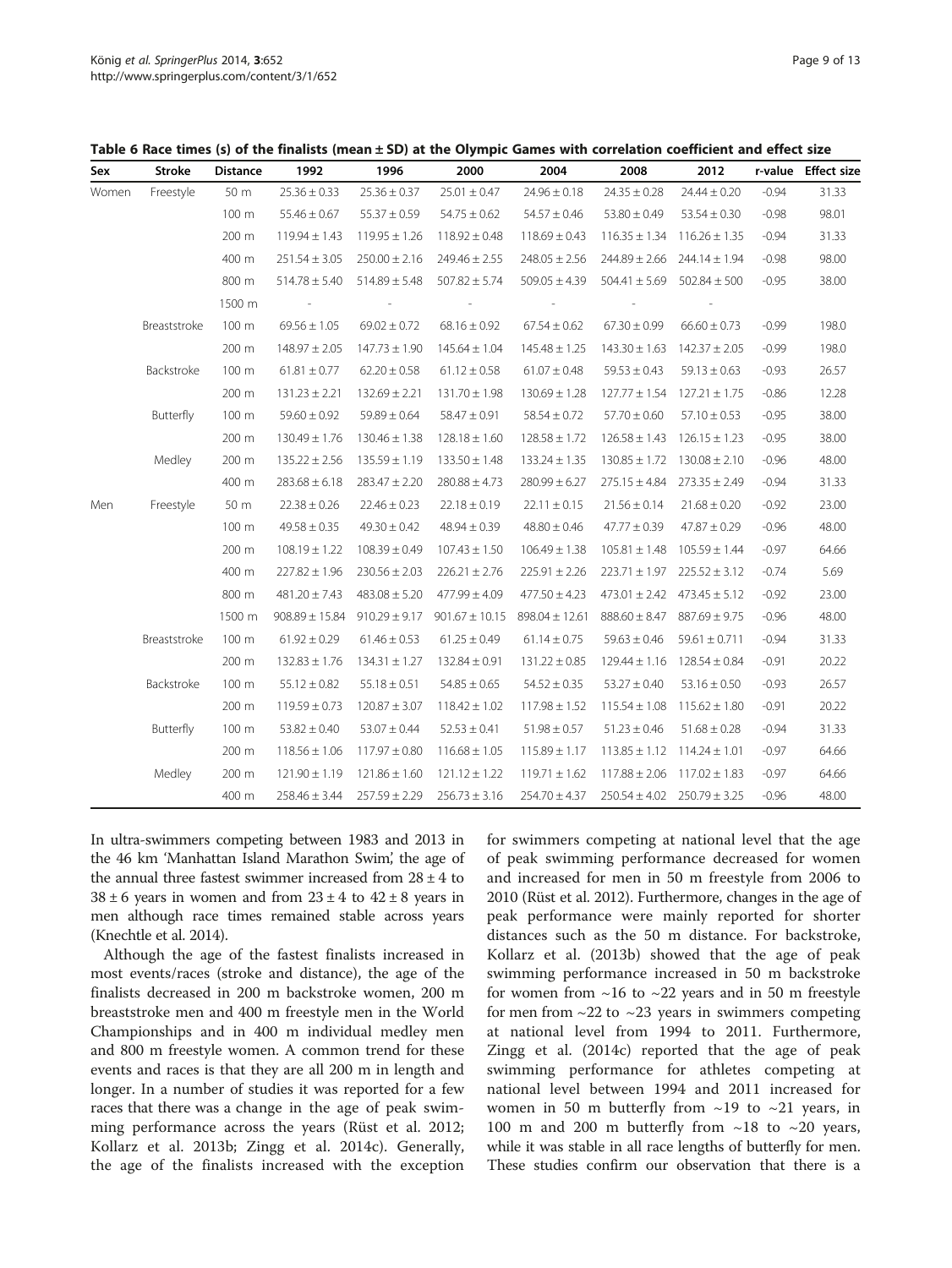trend of an increase in the age of peak swimming performance over time.

However, as a basis for our hypothesis, several authors reported that the age of peak swimming performance remained stable over time (Schulz and Curnow [1988](#page-11-0); Berthelot et al. [2012](#page-11-0); Buhl et al. [2013b](#page-11-0); Kollarz et al. [2013b](#page-11-0); Rüst et al. [2014](#page-11-0)). For example for swimmers competing at world class level, Schulz and Curnow [\(1988](#page-11-0)) described the age of Olympic gold medal winners from 1896 to 1980 to be remarkably stable for women and men. However, Schulz and Curnow [\(1988](#page-11-0)) did not investigate 50 m for both women and men, and 800 m in men. Furthermore, Buhl et al. ([2013a](#page-11-0)) showed that the age of peak swimming performance remained unchanged in individual medley in elite Swiss swimmers competing from 1994 to 2011. However, Kollarz et al. [\(2013b](#page-11-0)) observed in their comparison of elite freestyle and backstroke swimmers that the age of peak swimming performance was more stable at international than at national level between 1994 and 2011. They reported that the age of peak freestyle and backstroke swimming performance increased in 50 m for women and men at national level. On the other hand, there were no changes observed in swimmers at international level in all examined distances of 50 m, 100 m, and 200 m in freestyle and backstroke. Thus, we have to be aware that the studies mentioned above might therefore be affected by this difference with their swimmers' collective at national level.

#### Increase of peak swimming performance across the years

Swimming performance improved for all distances and strokes in both the World Championships and the Olympic Games. This finding fully agrees with our hypothesis based on studies about the progression of swimming performance in different strokes and distances (Schulz and Curnow [1988;](#page-11-0) Buhl et al. [2013a](#page-11-0); Koch-Ziegenbein et al. [2013;](#page-11-0) Kollarz et al. [2013b](#page-11-0); Zingg et al. [2014c](#page-12-0)). Thus, a further increase in swimming performance would be expected. However, we might not have examined a time period that is large enough to assess progression in swimming performance with validity. Some investigations revealed that swimming performance would reach its limit (Nevill et al. [2007;](#page-11-0) Berthelot et al. [2012](#page-11-0); Stanula et al. [2012](#page-11-0)). Nevill et al. [\(2007\)](#page-11-0) notified that a non-linear, flattened S-shaped logistic curve would better describe the world record performances in front-crawl swimming from 1957 to 2007. With regard to the examined time period it is likely that the results of the present study and all the listed investigations are lacking validity. Berthelot et al. ([2012\)](#page-11-0) described that swimming performances might soon reach their limits. These authors reported that swimming speed still progressed until recent days of the study (Berthelot et al. [2010](#page-11-0)). Stanula et al. ([2012](#page-11-0)) showed a limit in peak swimming

performance in 50 m to 800 m freestyle, whereas Buhl et al. ([2013a](#page-11-0)) reported that swimming performance remained unchanged in 200 m freestyle in women competing at international level. Nevertheless, swimming performance increased linearly up to 5.3% in 200 m and 400 m freestyle and in 400 m individual medley at national (i.e. Switzerland) and international level in the other races than mentioned above (i.e. World Championship finals) during the time period of 1994 to 2011 (Buhl et al. [2013a](#page-11-0)). For breaststroke, Koch-Ziegenbein et al. [\(2013](#page-11-0)) described an increase in swimming performance of 1.2% to 5.2% in all strokes and distances except for 50 m backstroke in women competing at international level. For butterfly, Zingg et al. [\(2014c\)](#page-12-0) showed that swimming performance increased over all distances in both women and men. The trend in progression of peak swimming performance remains a controversial question and needs further investigation.

New World and Olympic swimming records were set continuously with a peak rate of new records at the World Championship in 2009 as a major result of the newly introduced swimsuits in those days (O'Connor and Vozenilek [2011\)](#page-11-0). The best swimming performances, according to swimming speed, so far were held by Britta Steffen and Cesar Cielo with 23.73 sec  $(2.11 \text{ m} \cdot \text{s}^{-1})$  and 21.08 sec (2.37  $m \cdot s^{-1}$ ), respectively, both at the World Championship in 2009 [\(www.fina.org\)](http://www.fina.org). There are several studies investigating swimsuits, modern wetsuits and fast-skin body suit (Toussaint et al. [1989;](#page-11-0) Toussaint et al. [2002](#page-11-0); Tomikawa and Nomura [2009](#page-11-0); Chatard and Wilson [2008](#page-11-0); Tiozzo et al. [2009\)](#page-11-0). The effect of these specialized swimsuits were described as a reduction of drag force by 14% at an average swimming velocity of 1.25  $m \cdot s^{-1}$ (Toussaint et al. [1989](#page-11-0)), better results in swimming performances when wearing a wetsuit compared to a conventional swimsuit (Tomikawa and Nomura [2009\)](#page-11-0), and improvements in swimming performance while wearing fast-skin suit versus normal swimsuit (Toussaint et al. [2002](#page-11-0)) and full-body suit or waist-to-ankle suit compared to a normal swimsuit (Chatard and Wilson [2008\)](#page-11-0). In 2009, there was no doubt anymore about the benefit of wearing a bodysuit (Tiozzo et al. [2009](#page-11-0)). The way was paved for further steps in the sport of swimming. Thus, FINA banned those modern swimsuits from January 1st, 2010, onward ([www.fina.org](http://www.fina.org/)). The equipment is an important factor in reaching peak swimming performance. However, there are many different factors according to the development of higher swimming performance, which are relevant in this field.

Different parameters play a role in the development of swimming performance where the main factors are anthropometric characteristics (Siders et al. [1993;](#page-11-0) Jagomägi and Jürimäe [2005](#page-11-0); Zampagni et al. [2008;](#page-11-0) Charles and Bejan [2009;](#page-11-0) Lätt et al. [2010\)](#page-11-0), biomechanical (Jagomägi and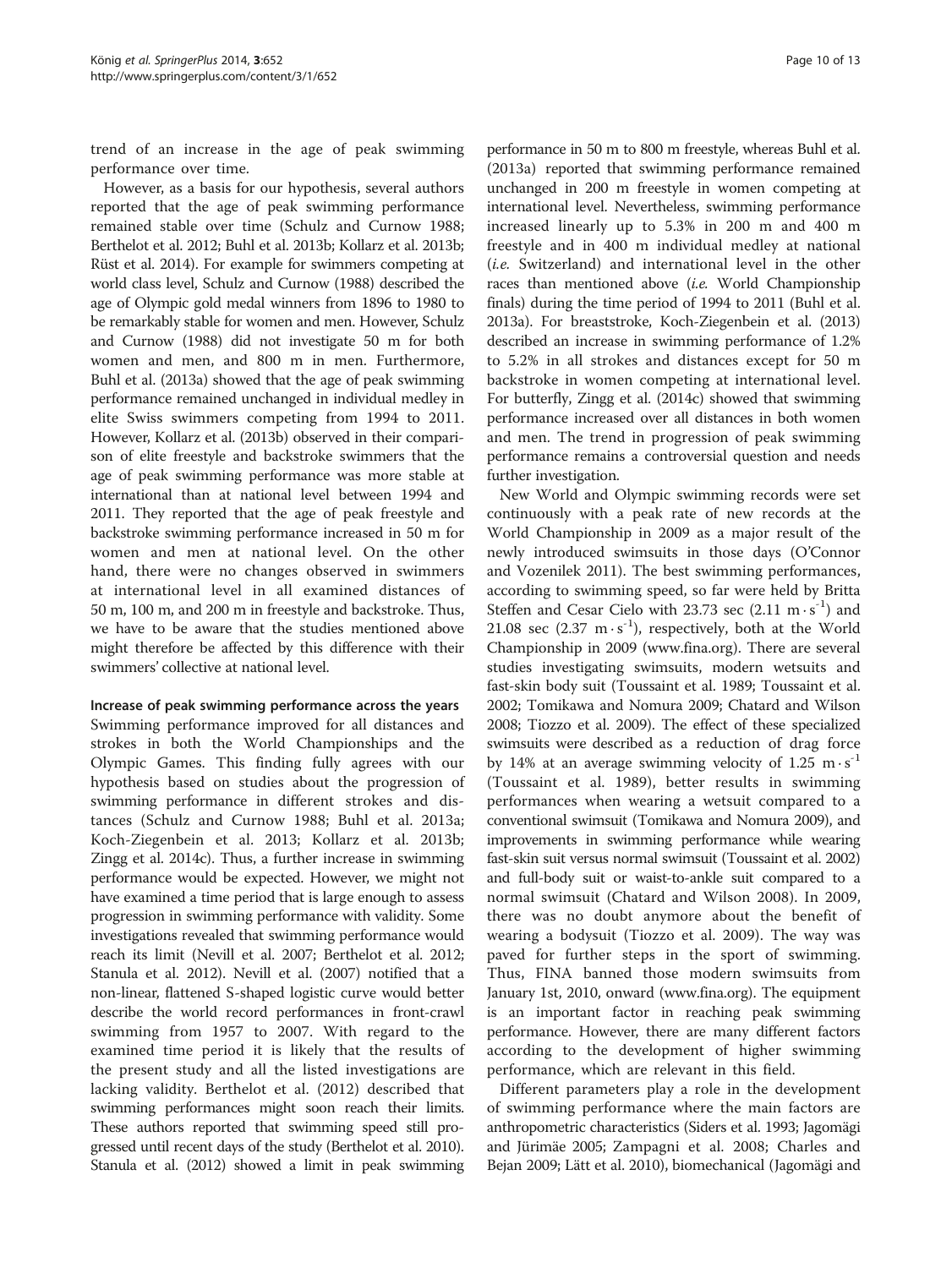Jürimäe [2005;](#page-11-0) Zampagni et al. [2008](#page-11-0)) and physiological parameters (Tanaka and Seals [2003](#page-11-0); Zamparo [2006](#page-11-0); Jürimäe et al. [2007\)](#page-11-0). Over the years, the human species developed with a change of anthropometry such as body height, body weight, and slenderness (Siders et al. [1993](#page-11-0); Jagomägi and Jürimäe [2005](#page-11-0); Zampagni et al. [2008](#page-11-0); Charles and Bejan [2009](#page-11-0)) that might affect swimming performance. Charles and Bejan ([2009](#page-11-0)) reported a growth of champion swimmers by 11.4 cm compared to the mean growth of humans by ~5 cm between the year 1900 and 2002. Swimming performance has increased in proportion to body height (Charles and Bejan [2009](#page-11-0)). Thus, the taller the athletes, the faster they can swim. Apart from anthropometry, the developing physiological factors in adolescence also seemed to have a main impact on peak swimming performance (Tanaka and Seals [2003](#page-11-0); Zamparo [2006](#page-11-0)), such as the propelling efficiency, changes in muscle strength, biomechanical factors and bio-energetic values (Zamparo [2006](#page-11-0); Jürimäe et al. [2007](#page-11-0)). Schulz and Curnow [\(1988](#page-11-0)) commented on the change in swimming performance as 'dramatically' within the time period of 1896 to 1980 and considered the progress of swimming performance to be a result of external factors such as 'improved training programs and diets, better equipment, larger population bases from which athletes are selected, as well as more efficient selection strategies' which we can only agree with.

# Strengths and limitations of this study and implications for future research

A strength of the present study is that we included all distances and all strokes of freestyle, breaststroke, backstroke, butterfly and individual medley out of one data set in contrast to other studies investigating only single strokes. The present study is, however, limited in terms of missing data for anthropometric (Siders et al. [1993;](#page-11-0) Jagomägi and Jürimäe [2005;](#page-11-0) Zampagni et al. [2008](#page-11-0); Charles and Bejan [2009](#page-11-0); Lätt et al. [2010](#page-11-0)), biological (Schulz and Curnow [1988;](#page-11-0) Larsson et al. [1979](#page-11-0); Rodrigues et al. [2006;](#page-11-0) Lata and Walia [2007](#page-11-0)), and physiological (Tanaka and Seals [2003](#page-11-0); Zamparo [2006;](#page-11-0) Jürimäe et al. [2007](#page-11-0)) characteristics. Swimming performance and probably also the changes in the age of peak swimming performance are affected by anthropometric characteristics such as body height and body mass (Charles and Bejan [2009](#page-11-0)). Thus, the comparison between data of the aforementioned investigations in different time periods with the main findings of the present studies might also have been affected by that fact. The age of finalists at the specific events was calculated for each swimmer by the swimmer's year of birth and the exact date of event. The exact year of birth could not have been detected for each swimmer. Thus, we assumed that the deviations from the very exact age will compensate one another by a normal distribution.

Therefore, we need further research about the age of peak swimming performance, its changes over time, its differences between the sexes, and its behaviour in different strokes and distances in recent years and also at international level. Future studies should approve our findings in other competitions at world-class level such as for example the Commonwealth Games and the Pan Pacific Championships. Furthermore, we probably have not examined a time period that is large enough to assess progression in swimming performance with validity. Therefore, further research has to be done with an appropriate timeframe. Future studies that can establish a model for swimming performance with sufficient data before 2009 and after 2010 (when the FINA rules changed for the wetsuit) would be really interesting.

# Practical applications

With the knowledge of the present study athletes and coaches might be able to estimate the age of future World and Olympic Champions. Generally, there seemed to be a trend for an increase in the age of the finalists with exceptions for longer distances (200 m to 800 m) where for a few events/races a trend for a decrease in the age of the finalists occurred. However, a model for predicting the age of future champions should be established. This insight could probably give higher motivation to athletes who will be old (and young) enough when competing in important competitions to reach the finals. Therefore, the knowledge about the changes in the age of finalists over time could be 'of large interest to the athletes and their supportive agents' (Issurin et al. [2008\)](#page-11-0). For supportive agents, new selection strategies should be done based on the age of swimmers.

# Conclusions

In summary, in the last  $\sim$  20 years the age of the finalists increased in both the World Championships and the Olympic Games with some minor exceptions (200 m backstroke in women, 400 m freestyle and 200 m breaststroke in men in World Championships and 800 m freestyle in women and 400 m individual medley in men in Olympic Games) and performance of the finalists improved. Thus 'older' swimmers can achieve the finals in World Championships and Olympic Games and they can improve their performance.

#### Competing interests

The authors declare that they have no competing interests.

#### Authors' contributions

SK drafted the manuscript, BK collected the data, created the design of the study and helped drafting the manuscript, SW helped in collecting the data and drafting the manuscript, TR participated in the design of the study and helped drafting, CR performed the statistical analyses and helped drafting the manuscript and FV helped in statistical analyses. All authors read and approved the final version of the manuscript.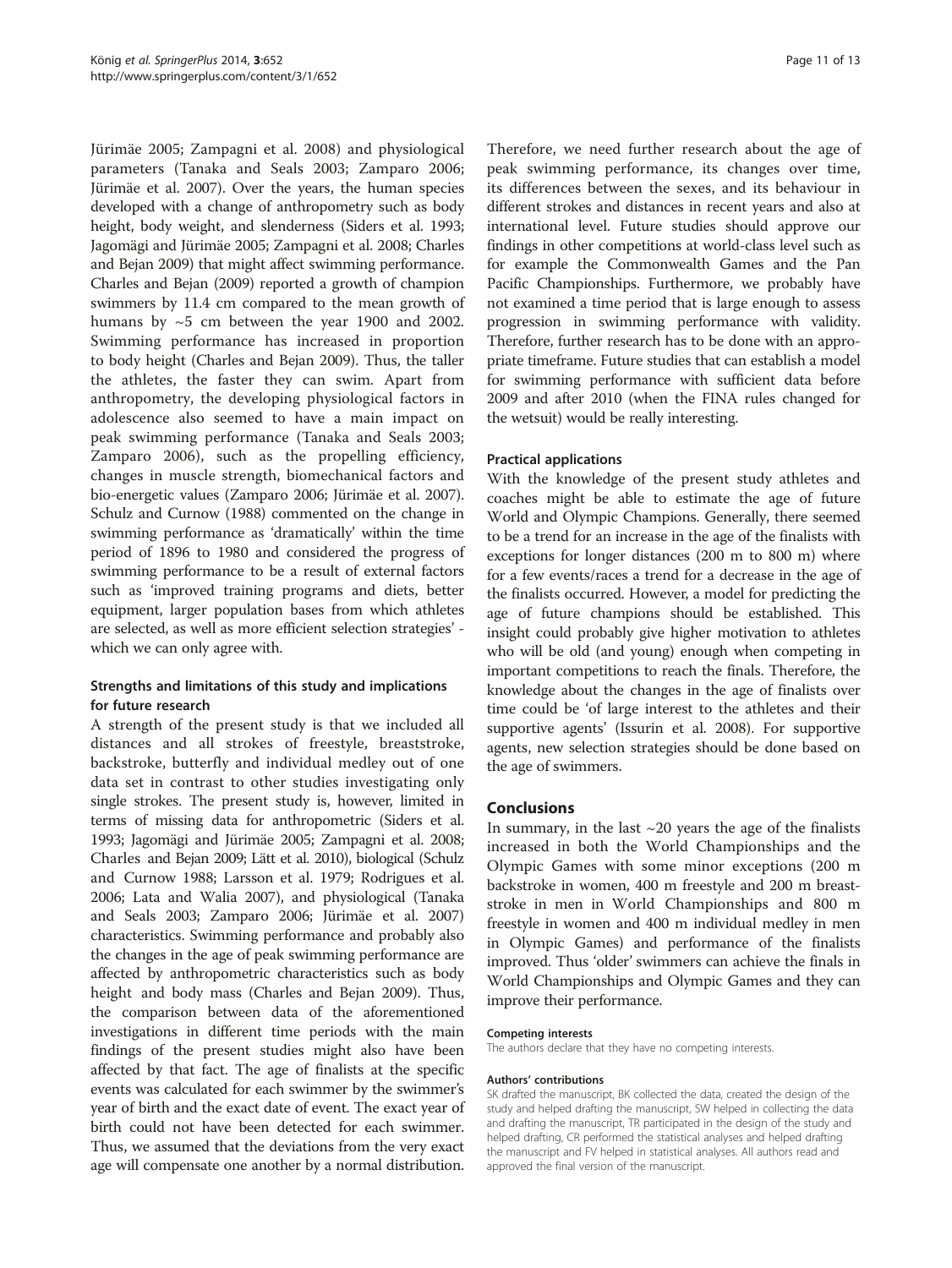#### <span id="page-11-0"></span>Received: 7 April 2014 Accepted: 28 October 2014 Published: 4 November 2014

#### References

- Allen SV, Vandenbogaerde TJ, Hopkins WG (2014) Career performance trajectories of Olympic swimmers: benchmarks for talent development. Eur J Sport Sci [Epub ahead of print]
- Berthelot G, Tafflet M, El Helou N, Len S, Escolano S, Guillaume M, Nassif H, Tolaïni J, Thibault V, Desgorces FD, Hermine O, Toussaint J (2010) Athlete atypicity on the edge of human achievement: performances stagnate after the last peak, in 1988. PLoS One 5(1):e8800
- Berthelot G, Len S, Hellard P, Tafflet M, Guillaume M, Vollmer JC, Gager B, Quinquis L, Marc A, Toussaint J (2012) Exponential growth combined with exponential decline explains lifetime performance evolution in individual and human species. Age (Dordr) 34(4):1001–1009
- Buhl C, Knechtle B, Rüst CA, Rosemann T, Lepers R (2013a) Women achieve peak swim performance in individual medley at earlier ages than men. Med Sport 17(2):54–59
- Buhl C, Knechtle B, Rüst CA, Rosemann T, Lepers R (2013b) A comparison of medley and freestyle performance for national and international swimmers between 1994 and 2011. Open Access J Sports Med 4:79–87
- Charles JD, Bejan A (2009) The evolution of speed, size and shape in modern athletics. J Exp Biol 212(Pt 15):2419–2425
- Chatard JC, Wilson B (2008) Effect of fast skin suits on performance, drag, and energy cost of swimming. Med Sci Sports Exerc 40(6):1149–1154
- Donato AJ, Tench K, Glueck DH, Seals DR, Eskurza I, Tanaka H (2003) Declines in physiological functional capacity with age: a longitudinal study in peak swimming performance. J Appl Physiol 94(2):764–769
- Fairbrother JT (2007a) Age-related changes in top-ten men's U.S. Masters 50-m freestyle swim times as a function of finishing place. Percept Mot Skills 105(3 Pt 2):1289–1293
- Fairbrother JT (2007b) Prediction of 1500-m freestyle swimming times for older masters all-American swimmers. Exp Aging Res 33(4):461–471
- Gallmann D, Knechtle B, Rüst CA, Rosemann T, Lepers R (2014) Elite triathletes in 'Ironman Hawaii' get older but faster. Age (Dordr) 36(1):407–416
- Hoffman MD (2010) Performance trends in 161-km ultramarathons. Int J Sports Med 31(1):31–37
- Hopkins WG (2006) Spread sheets for analysis of controlled trials, with adjustment for a subject characteristic. Sportsci 10:46–50
- Hopkins WG, Marshall SW, Batterham AM, Hanin J (2009) Progressive statistics for studies in sports medicine and exercise science. Med Sci Sports Exerc 41(1):3–13
- Issurin V, Kaufman L, Lustig G, Tenenbaum G (2008) Factors affecting peak performance in the swimming competition of the Athens Olympic Games. J Sports Med Phys Fitness 48(1):1–8
- Jagomägi G, Jürimäe T (2005) The influence of anthropometrical and flexibility parameters on the results of breaststroke swimming. Anthropol Anz 63(2):213–219
- Jürimäe J, Haljaste K, Cicchella A, Lätt E, Purge P, Leppik A, Jürimäe T (2007) Analysis of swimming performance from physical, physiological, and biomechanical parameters in young swimmers. Pediatr Exerc Sci 19(1):70–81
- Knechtle B, Rüst CA, Rosemann T, Lepers R (2012) Age-related changes in 100-km ultra-marathon running performance. Age (Dordr) 34(4):1033–1045
- Knechtle B, Rosemann T, Lepers R, Rüst CA (2014) Women outperform men in ultra-distance swimming - the 'Manhattan Island Marathon Swim' from 1983 to 2013. Int J Sports Physiol Perform 9:913–924
- Koch-Ziegenbein P, Knechtle B, Rüst CA, Rosemann T, Lepers R (2013) Differences in swimming speed on short course and long course for female and male breaststroke swimmers – a comparison of swimmers at national and international level. OA Sports Medicine 1(2):18
- Kollarz C, Knechtle B, Rüst CA, Rosemann T, Lepers R (2013a) The age difference in peak performance of backstroke swimming between men and women: a cross sectional data analysis of backstroke and freestyle swimming in elite Swiss swimmers from 2006 to 2010. Adaptive Medicine 5(4):171–180
- Kollarz C, Knechtle B, Rüst C, Rosemann T, Lepers R (2013b) Comparison of age of peak swimming speed in elite backstroke swimmers at national and international level. OA Sports Medicine 1(2):19
- Krzysztof M, Mero A (2013) A kinematics analysis of three best 100 m performances ever. J Hum Kinet 36:149–160
- Larsson L, Grimby G, Karlsson J (1979) Muscle strength and speed of movement in relation to age and muscle morphology. J Appl Physiol Respir Environ Exerc Physiol 46(3):451–456
- Lata H, Walia L (2007) Ageing: physiological aspects. JK Sci 9(3):111–115
- Lätt E, Jürimäe J, Mäestu J, Purge P, Rämson R, Haljaste K, Keskinen KL, Rodriguez FA, Jürimäe T (2010) Physiological, biomechanical and anthropometrical predictors of sprint swimming performance in adolescent swimmers. J Sports Sci Med 9(3):398–404
- Lepers R, Cattagni T (2012) Do older athletes reach limits in their performance during marathon running? Age (Dordr) 34(3):773–781
- Leyk D, Erley O, Gorges W, Ridder D, Rüther T, Wunderlich M, Sievert A, Essfeld D, Piekarski C, Erren T (2009) Performance, training and lifestyle parameters of marathon runners aged 20–80 years: results of the PACE-study. Int J Sports Med 30(5):360–365
- Meili D, Knechtle B, Rüst CA, Rosemann T, Lepers R (2013) Participation and performance trends in 'Ultraman Hawaii' from 1983 to 2012. Extrem Physiol .<br>Med 2:25
- Nevill AM, Whyte GP, Holder RL, Peyrebrune M (2007) Are there limits to swimming world records? Int J Sports Med 28(12):1012–1017
- O'Connor LM, Vozenilek JA (2011) Is it the athlete or the equipment? An analysis of the top swim performances from 1990 to 2010. J Strength Cond Res 25(12):3239–3241
- Pyne D, Trewin C, Hopkins W (2004) Progression and variability of competitive performance of Olympic swimmers. J Sports Sci 22(7):613–620
- Rodrigues AN, Perez AJ, Carletti L, Bissoli NS, Abreu GR (2006) Maximum oxygen uptake in adolescents as measured by cardiopulmonary exercise testing: a classification proposal. J Pediatr (Rio J) 82(6):426–430
- Rüst CA, Knechtle B, Rosemann T (2012) Women achieve peak freestyle swim speed at earlier ages than men. Open Access J Sports Med 3:189–199
- Rüst CA, Knechtle B, Rosemann T, Lepers R (2014) The changes in age of peak swim speed for elite male and female Swiss freestyle swimmers between 1994 and 2012. J Sports Sci 32(3):248–258
- Schulz R, Curnow C (1988) Peak performance and age among superathletes: track and field, swimming, baseball, tennis, and golf. J Gerontol 43(5):P113–P120
- Siders WA, Lukaski HC, Bolonchuk WW (1993) Relationships among swimming performance, body composition and somatotype in competitive collegiate swimmers. J Sports Med Phys Fitness 33(2):166–171
- Stanula A, Maszczyk A, Roczniok R, Pietraszewski P, Ostrowski A, Zając A, Strzała M (2012) The development and prediction of athletic performance in freestyle swimming. J Hum Kinet 32:97–107
- Stiefel M, Knechtle B, Rüst CA, Rosemann T, Lepers R (2013) The age of peak performance in Ironman triathlon: a cross-sectional and longitudinal data analysis. Extrem Physiol Med 2(1):27
- Tanaka H, Seals DR (1997) Age and gender interactions in physiological functional capacity: insight from swimming performance. J Appl Physiol 82(3):846–851
- Tanaka H, Seals DR (2003) Invited review: dynamic exercise performance in masters athletes: insight into the effects of primary human aging on physiological functional capacity. J Appl Physiol 95(5):2152–2162
- Tiozzo E, Leko G, Ruzic L (2009) Swimming bodysuit in all-out and constant-pace trials. Biol Sport 26(2):149–156
- Tomikawa M, Nomura T (2009) Relationships between swim performance, maximal oxygen uptake and peak power output when wearing a wetsuit. J Sci Med Sport 12(2):317–322
- Toussaint HM, Bruinink L, Coster R, De Looze M, Van Rossem B, Van VR, De Groot G (1989) Effect of a triathlon wet suit on drag during swimming. Med Sci Sports Exerc 21(3):325–328
- Toussaint HM, Truijens M, Elzinga MJ, Van De Ven A, De Best H, Snabel B, De Groot G (2002) Effect of a fast-skin 'body' suit on drag during front crawl swimming. Sports Biomech 1(1):1–10

Trappe S (2007) Marathon runners: how do they age? Sports Med 37(4–5):302–305

- Vaso M, Knechtle B, Rüst CA, Rosemann T, Lepers R (2013) Age of peak swim speed and sex difference in performance in medley and freestyle swimming - a comparison between 200 m and 400 m in Swiss elite swimmers. J Hum Sport Exerc 8(4):954–965
- Wolfrum M, Knechtle B, Rüst CA, Rosemann T, Lepers R (2013) Sex-related differences and age of peak performance in breaststroke versus freestyle swimming. BMC Sports Sci Med Rehabil 5(1):29
- Zampagni ML, Casino D, Benelli P, Visani A, Marcacci M, De Vito G (2008) Anthropometric and strength variables to predict freestyle performance times in elite master swimmers. J Strength Cond Res 22(4):1298–1307
- Zamparo P (2006) Effects of age and gender on the propelling efficiency of the arm stroke. Eur J Appl Physiol 97(1):52–58